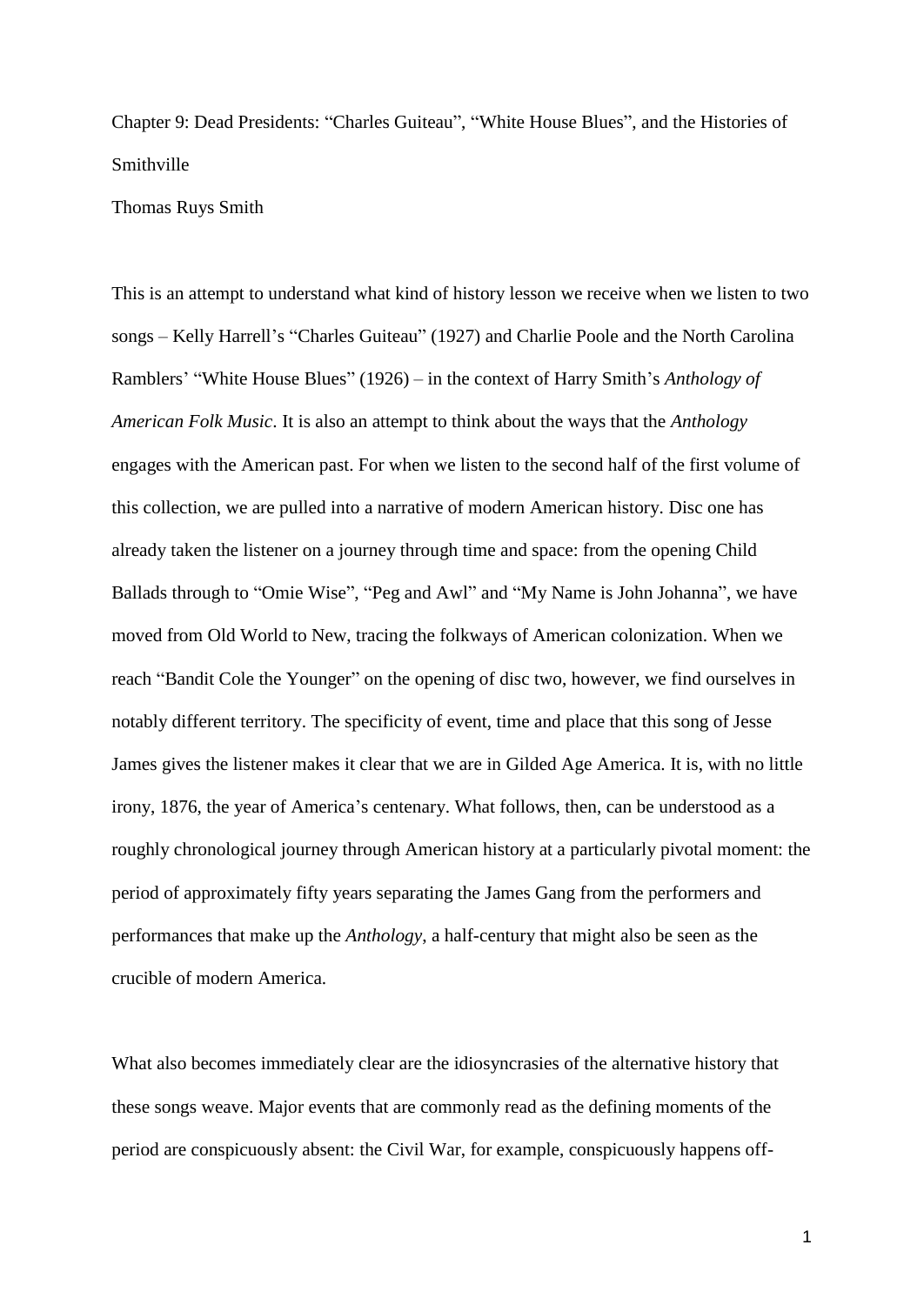stage, in the silence between the two halves of disc one and disc two, traceable only in the (unmentioned) Confederate careers of Cole Younger and his associates. Indeed, all other wars (Indian, Spanish-American) are excised from this narrative (except for perhaps class war) – as are, beyond their implicit effects on the narrators and subjects of these songs, the wider stories of politics and economics. Instead, the folkloric and the quotidian take the place of traditional grand narratives: outlaws, murderers, steel-driving men, train drivers, farmers and the passengers of the Titanic take the place of politicians and generals. The overarching story, if there is one, is of the manifold effects of industrialization on the lives of (mainly Southern) black and white Americans during the birth of the twentieth century – a story that was still clearly being experienced at the time that these songs were recorded, was still pertinent at the time of the *Anthology*'s release, and which still echoes now. This is, very clearly, the result of Smith's editorial practice. Whatever else their significance, the assemblage of these songs in this order provides the listener with a subaltern history of America across the late nineteenth and early twentieth century; it is a song cycle that is also a meditation on who gets remembered – and forgotten – when conventional histories get written.

Whilst other commentators have certainly recognized that this is the moment when the *Anthology* engages most directly with the narrative of American history, that recognition has also come with something of a dismissal for the exercise. For Greil Marcus, "Though roughly tracing a chronology of British fable and American happenstance, and in most cases tied to historical incidents, these ballads are not historical dramas. They dissolve a known history of wars and elections into a sort of national dream."<sup>1</sup> Robert Cantwell reached for a similar image: "Whatever else may be said about the dream of America rising out of the Folkways

<sup>1</sup> Greil Marcus, *Invisible Republic: Bob Dylan's Basement Tapes* (New York: Picador, 1997), 106-7.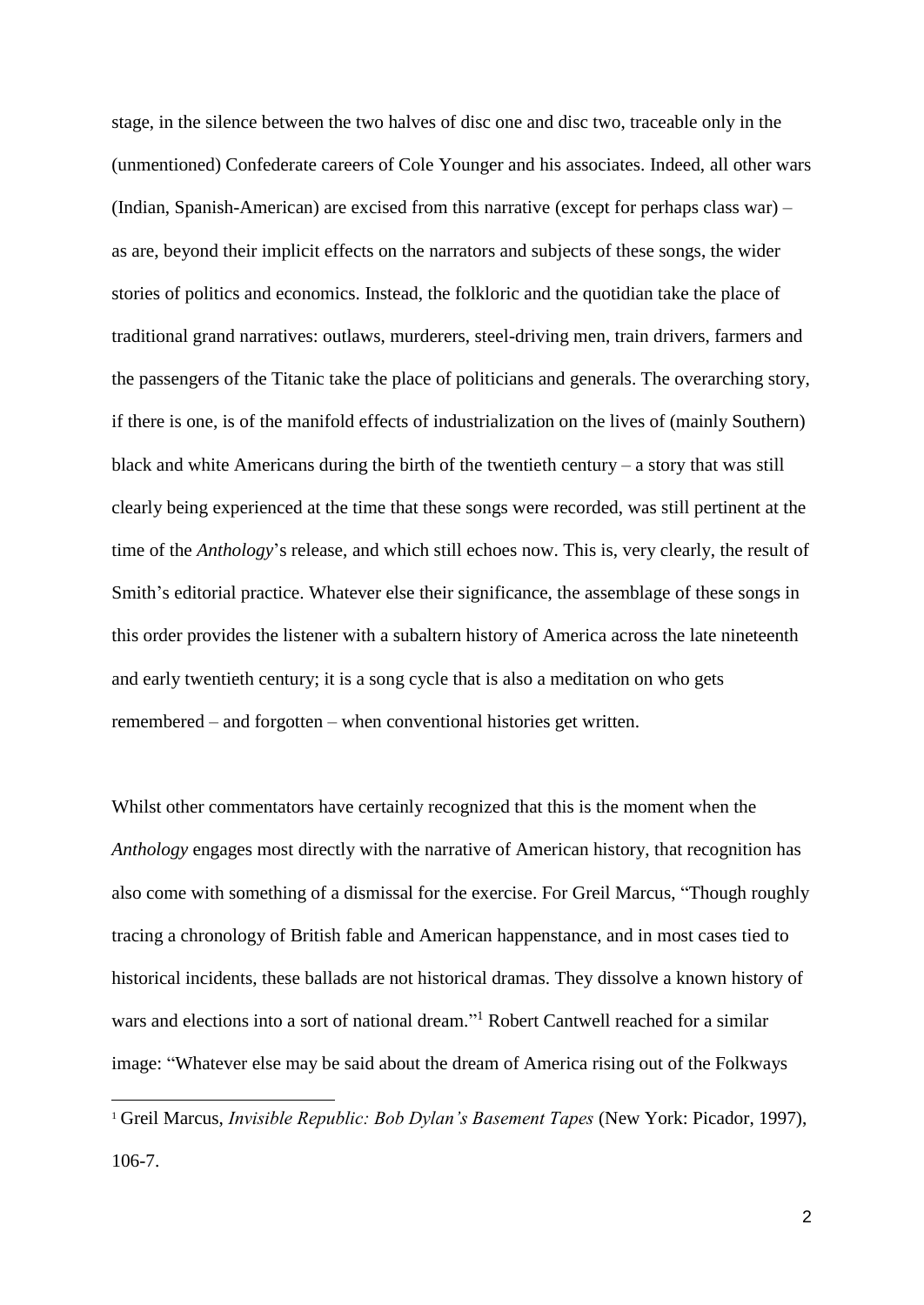Anthology, its form is one of ceaseless heterogeneous activity located not at a particular point in the past, but in a wider field of disintegrated time revealed to us by the door that the retrieved collection opens onto it."<sup>2</sup> Dissolution and disintegration: both Marcus and Cantwell push against the historical specificities of the songs on this disc. In contrast, in his recent account of folk song and American history, Robert V. Wells has rightly posited that "Historians have had surprisingly little to say about or from folk songs [...] no one has systematically examined how folk songs fit into our past or what they can tell us about American history." Faced with this lack, Wells puts forward a manifesto, of sorts, for thinking through this relationship: "that folks songs must be understood via the context of the past from which they emerged, that they provide additional sources for understanding earlier times, and that songs themselves develop histories as they are transformed consciously and unconsciously by singers who find some merit in them." <sup>3</sup> Yet this prescription also raises questions, particularly when faced with the *Anthology*: when we think about the "context of the past" and "earlier times" in relation to these songs, what context and times do we mean? The late nineteenth century, say, when these events took place and these songs, or versions of them, were originally composed? The 1920s, when these particular performances were recorded? The 1950s, when Smith compiled the *Anthology*? Faced with the layered multiplicity of these songs and their meanings, it seems difficult to read them so neatly (or, one might say, reductively) as historical artefacts.

<sup>2</sup> Robert Cantwell, *When We Were Good: The Folk Revival* (Cambridge: Harvard University Press, 1996), 199.

<sup>3</sup> Robert V. Wells, *Life Flows On in Endless Song: Folk Songs and American History* (Urbana: University of Illinois Press, 2009), xi.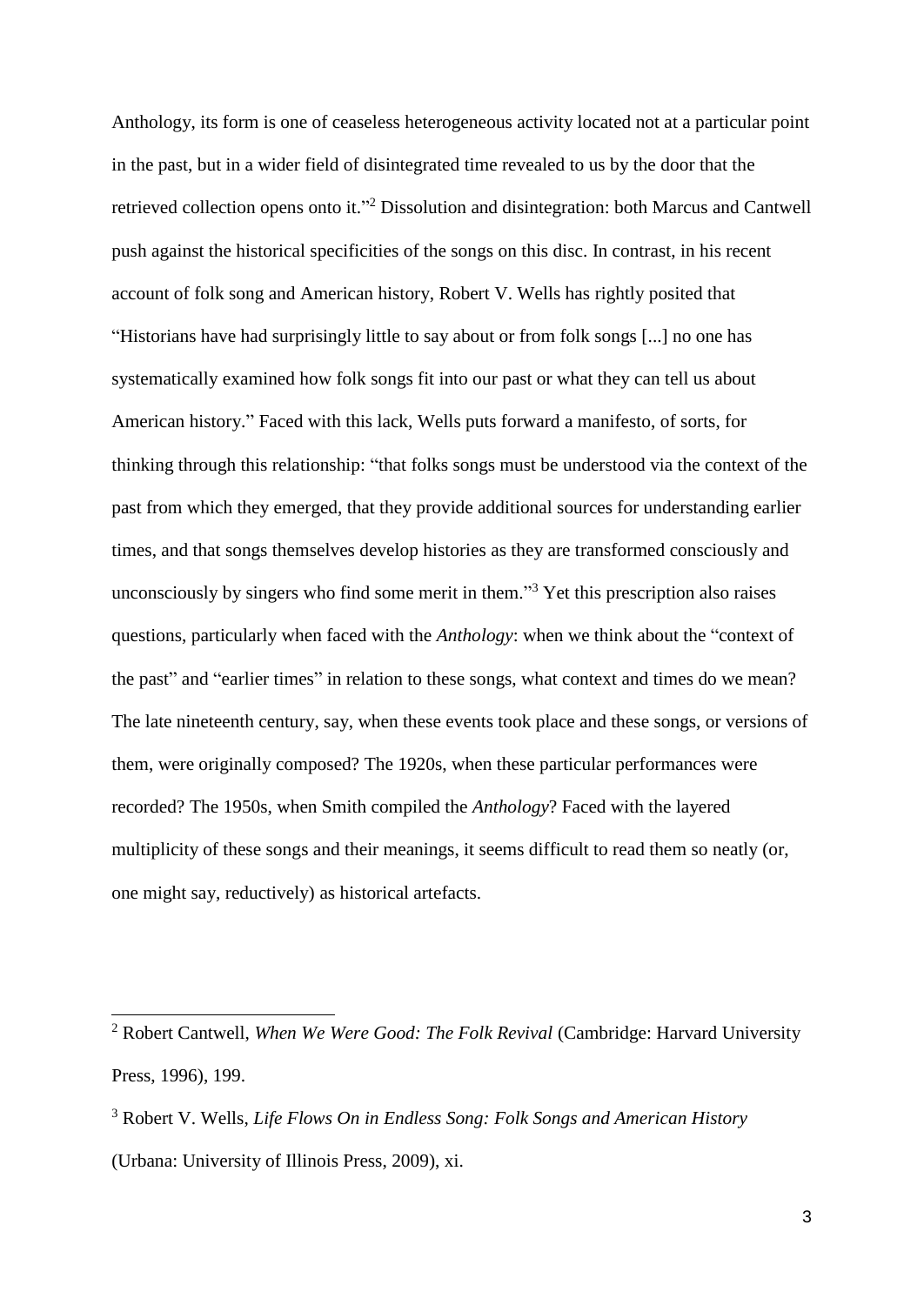In what follows, I want to try and walk a middle-ground between these two poles, and think about history, history songs, and the *Anthology*. I don't want to collapse the historical narrative on display on disc two – either into amorphous "dream" or specific source. Instead, I want to attempt to tease apart the jumbled layers of historical lamination that surround just two of these performances, and explore the ways that we hear history when we listen to these particular songs in the context of the *Anthology of American Folk Music* – and, perhaps, when we listen to any such recordings. For it's when we encounter "Charles Guiteau" and "White House Blues" in this collection that the larger stories of American history and politics intrude upon the scene most vividly.

Both songs commemorate, in distinctive ways, the assassination of a President – James Garfield, murdered in 1881, and William McKinley, shot in 1901. That Smith should include both assassinations – but not that of Lincoln – immediately raises questions about the version of American history that is being narrated by the songs on this disc. And the questions are further compounded when we think about the performers themselves: Poole and Harrell both spent most of their lives in and around the South's textile mills – a vital space and place for the development of what we now call country music. We are also provoked to ponder, therefore, what these songs of historical violence against political leaders meant to these men and their communities in the newly industrialized Southern landscape? What does it signify for these dead Presidents to walk the streets of Smithville, alongside their assassins and other assorted outlaws? What do these selections tell us about these assassinations, these musicians, Harry Smith's editorial choices, and the way that we imagine the past in song?

## **"The world does not yet appreciate my mission"**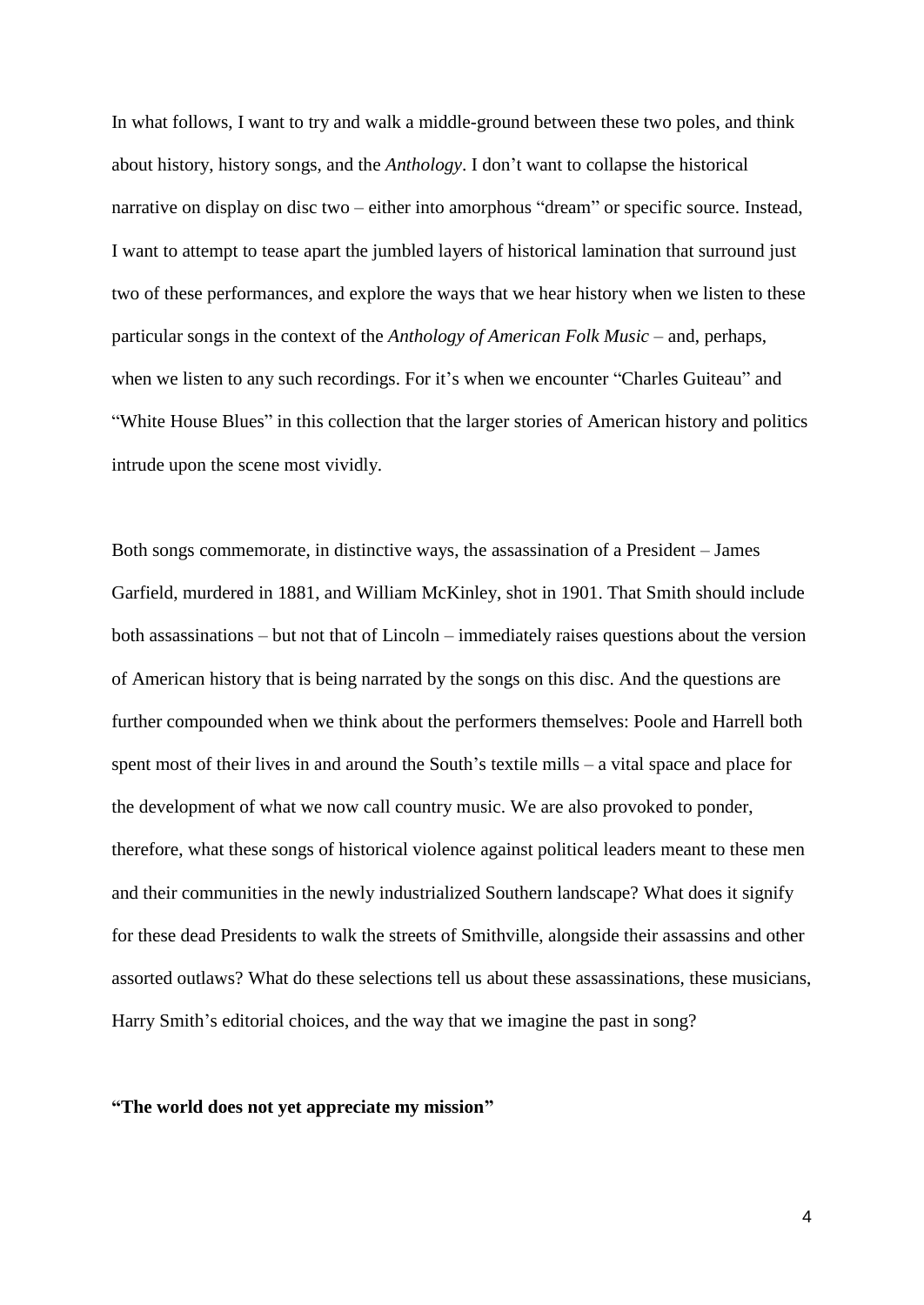When John Wilkes Booth shot Abraham Lincoln at Ford's Theatre on Good Friday in April 1865, Americans – however disparate their interpretations of the event – understood how to incorporate that act within the larger narrative of American history. At least in the North, for example, in Anne Norton's words, "Lincoln became a secular avatar of Jesus Christ [...] the redeemer of a broken covenant, the restorer of that *corpus mysticum* the body politic."<sup>4</sup> When Charles Guiteau shot James A. Garfield in 1881, and when Leon Czolgosz shot William McKinley in 1901, the meaning of those events was more difficult to grasp – and still remains elusive. Guiteau was insane – a disappointed office seeker and religious fanatic whose palpable craziness still didn't spare him execution; Czolgosz was an anarchist – the son of Polish immigrants who, despite his peripheral attachments to the wider anarchist movement, nevertheless committed one of the most prominent acts of political terror in an era marked by such moments of violence. Neither of their motivations fitted neatly into mythic national narratives; both murders challenged the story of American exceptionalism in uncomfortable ways. The late nineteenth century witnessed a wave of politically motivated violence across the Old World. But Americans, in Candice Millard's words, "felt somehow immune to this streak of political killings [...] Americans reasoned that, because they had the power to choose their own head of state, there was little cause for angry rebellion."<sup>5</sup> Guiteau and Czolgosz put the lie to that easy security and limned the limits of American Democracy. In various ways, they highlighted (like the *Anthology*) that America was just as weird and dangerous as the Old World, and was embroiled in the same social tensions.

<sup>4</sup> Anne Norton, "Lincoln on Hallowed Ground", in Shirley Samuels, ed., *The Cambridge Companion to Abraham Lincoln* (New York: Cambridge University Press, 2012), 204.

<sup>5</sup> Candice Millard, *Destiny of the Republic* (New York: Anchor Books, 2011), 105.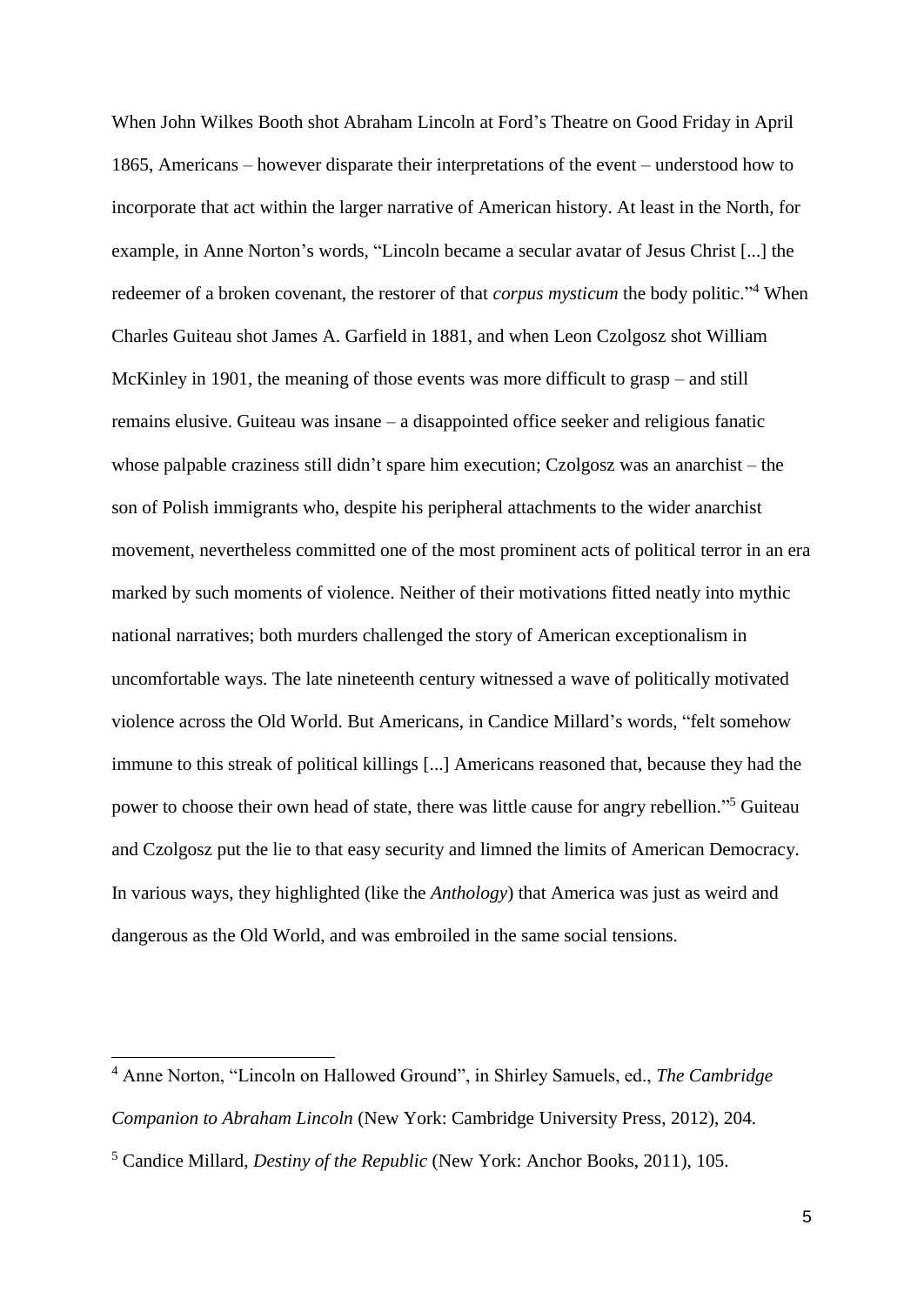Despite their disparities, both assassins and their acts of violence were similarly symbolically charged. Both murders opened up issues near the heart of American life, in ways that connected to much larger stories. Both assassins were associated with what we might describe as the nineteenth century's nascent counterculture – from Utopian communities to anarchist cells. Both crimes took place at symbolically potent locations: Garfield was shot at a railroad station, McKinley was murdered at the Pan-American Exposition in Buffalo – one of the many World's Fairs which marked the latter part of the American nineteenth century, narrating stories of prosperity and progress – outside, no less, the Temple of Music. In other ways, these terrorist acts feel shockingly modern. Both crimes took place in a cultural moment when profound advances in communication and technology had, to quote Richard Menke, created "discourse networks" driven by "the era's new media (telegraph, telephone, wire-based press) and the emerging conceptions of instantaneity, publicity, and technological unity they helped to produce and circulate." In short, Garfield's wounding and slow death was "America's first live media event."<sup>6</sup> Equally, some of the final moments of McKinley's life – a speech in which, amongst other signs of the age, he celebrated the "quick gathering and transmission of the news [...] made possible by the genius of the inventor and the courage of the inventor" – were filmed by Thomas Edison (and can now be watched on YouTube).<sup>7</sup> But as Menke also notes, these were events marked by a (familiar to us) "media saturation" which, while it stimulated "an ostensible sense of unprecedented mass involvement", only terminated in "mass amnesia."<sup>8</sup> Garfield and McKinley are now largely forgotten, and figure

<sup>6</sup> Richard Menke, "Media in America, 1881: Garfield, Guiteau, Bell, Whitman", *Critical Inquiry*, 31:3 (Spring 2005), 638-664, 639.

<sup>7</sup> *The Last Speech of President McKinley* (New York: James M. Davis, 1901), 5.

<sup>8</sup> Menke, "Made in America", 640.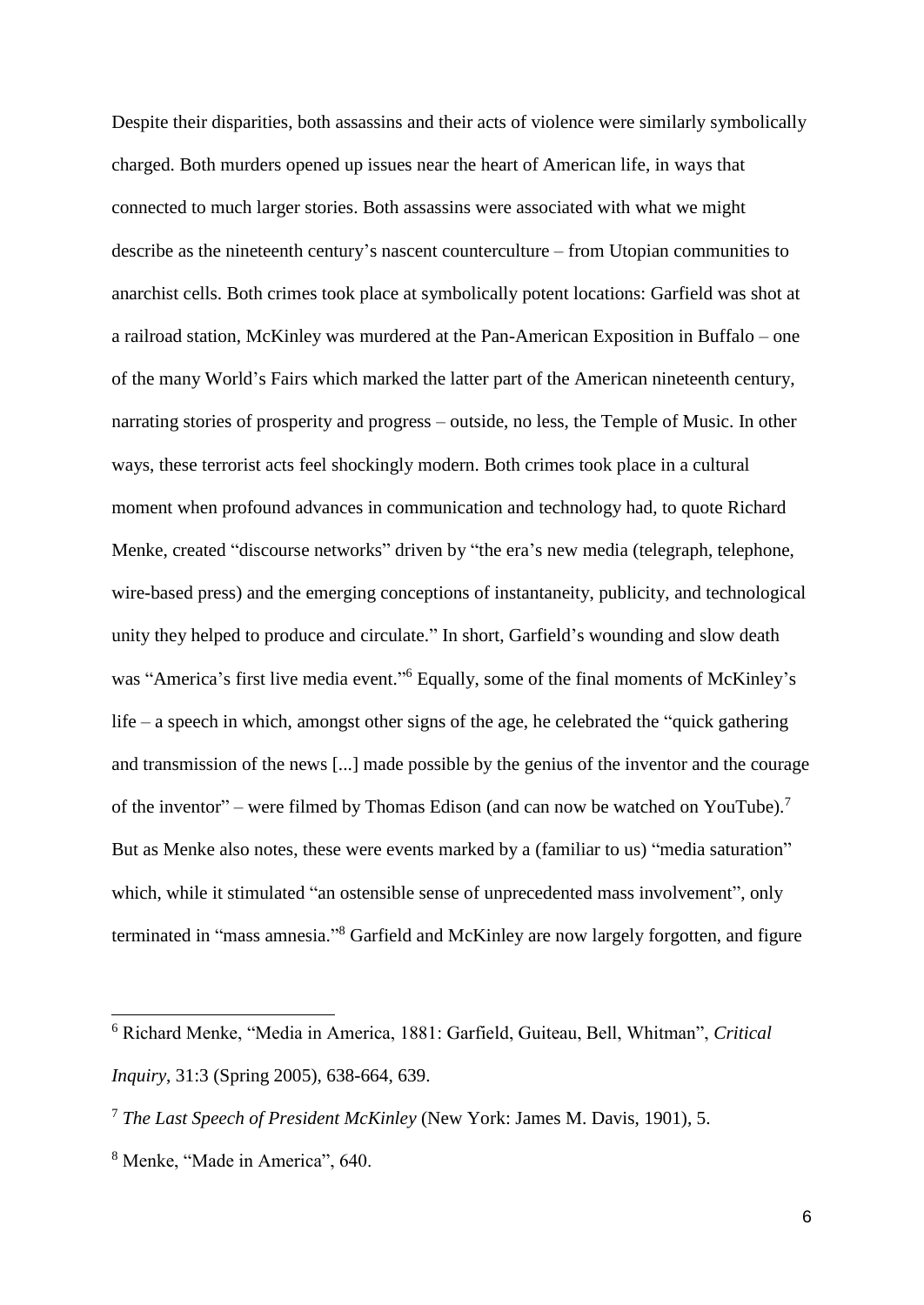only fleetingly in the popular imagination. What did their deaths once mean? And what might they mean in the *Anthology*'s alternative history?

In almost every way except his death, James Garfield's rise to the Presidency followed an exemplary American arc – from log-cabin poverty on the frontier to self-made academic and professional success, from battlefield bravery to residence in the White House. Garfield was a scholar as well as a statesman, a published mathematician who believed firmly in the forces of progress, modernity, and numbers. In a speech to the House of Representatives in 1867 promoting both the Census and the emerging science of statistics – a speech that Garfield's 1881 biographer John Clark Ridpath declared to be "elaborate and remarkable, so unlike any thing to be found elsewhere in all the annals of the American Congress" – he declared:

The scientific spirit has cast out the Demons and presented us with Nature, clothed in her right mind and living under the reign of law. It has given us for the sorceries of the Alchemist, the beautiful laws of chemistry; for the dreams of the Astrologer, the sublime truths of astronomy; for the wild visions of Cosmogony, the monumental records of geology; for the anarchy of Diabolism, the laws of God [...] statistics has been the handmaid of science, and has poured a flood of light upon the dark questions of famine and pestilence, ignorance and crime, disease and death. We no longer hope to predict the career and destiny of a human being by studying the conjunction of planets that presided at his birth. We study rather the laws of life within him, and the elements and forces of nature and society around him.<sup>9</sup>

Guiteau – and, indeed, most of the other American originals keeping him company on the disc two of the *Anthology* – might have disagreed. Indeed, read within this specific context, it

<sup>9</sup> John Clark Ridpath, *The Life and Work of James A. Garfield* (Cincinnati: Jones Brothers and Company, 1881), 215, 216.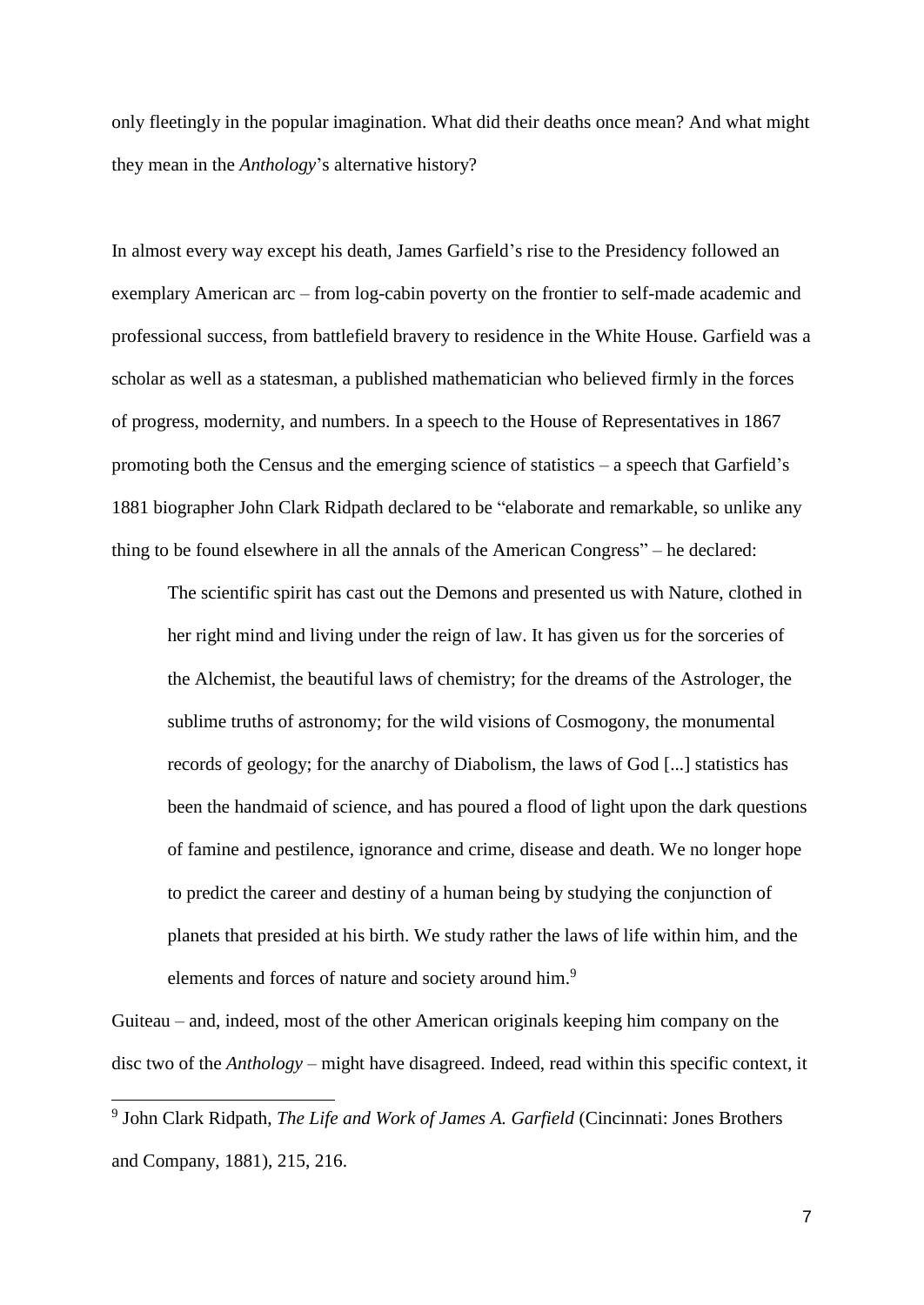is also difficult not to think of Harry Smith himself – alchemist, astrologer, magician – standing in the shadows of Garfield's rhetoric. Disc two of the *Anthology* itself seems shaped in direct opposition and contradiction to Garfield's optimistic narrative of the "best and freest impulses of modern civilization."<sup>10</sup> It is, rather, a veritable litany of "dark questions", a cavalcade of "crime, disease and death", where modernity's light has failed to penetrate. The flamboyant madness of his assassin is thrown into even sharper relief by Garfield's rational, scientific, empiricist worldview.

As the *Buffalo Evening News* succinctly summed up his erratic life and career at the time of his execution, Charles Guiteau "oscillated all over the country as a lecturer, free-lover, religionist, politician, stump-speaker, author, office-seeker and boarding-house beat."<sup>11</sup> Here, "beat" – tantalizing echo that it suggests – refers to Guiteau's frequent habit of skipping out on his rent. As Frank Triplett declared in 1885, comparing Guiteau to one of his Smithville neighbors, "With a high degree of courage such a man would have made a bandit leader of the Jesse James type; as it was, his cunning and his predatory instincts made of him that most contemptible of all sneak thieves, a boarding house beat and a professional borrower."<sup>12</sup> (Here, perhaps Harry Smith himself again peeks round the corner of Triplett's description.) Guiteau's status as "free-lover", a reference to his unhappy time at the radical, Utopian, socialist Oneida Community founded by John Humphrey Noyes in 1848, was one of many aspects of his alternative beliefs and behaviors that made him an object of popular fascination, derision and disgust during his trial and in the run-up to his execution. As the

<sup>10</sup> Ridpath, *Garfield*, 215.

<sup>11</sup> "The Assassin's Life", *Buffalo Evening News,* June 30, 1882, 3.

<sup>12</sup> Frank Triplett, *History, Romance and Philosophy of Great American Crimes and Criminals* (New York: N. D. Thompson, 1885), 618.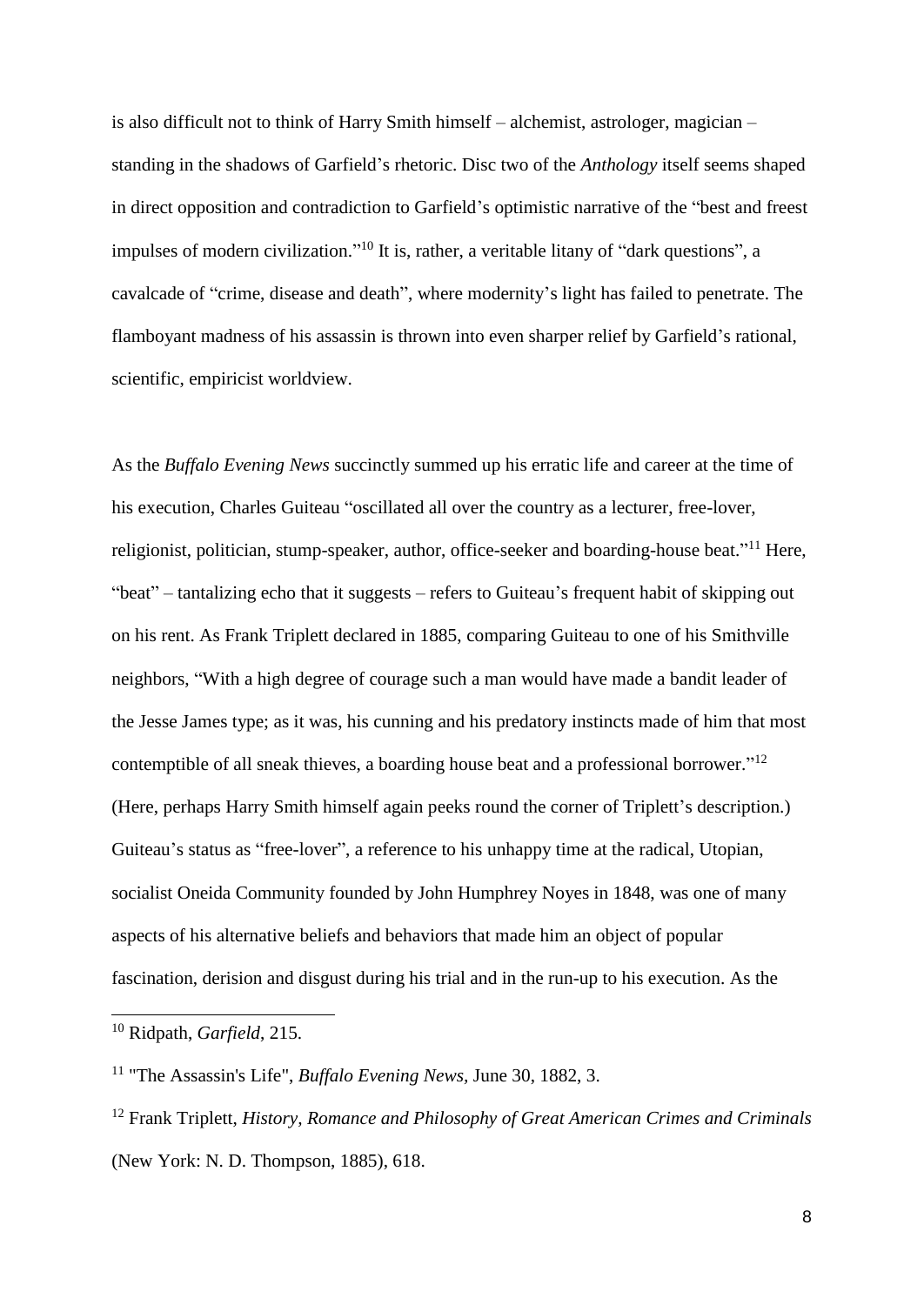subtitle to one of the many accounts of his life declared, "He seems to have been a perfect fiend!!"<sup>13</sup> Guiteau did little to discourage the media attention, providing endless copy for reporters. In a long interview with the *New York Herald*, for example, Guiteau ended his account of his life and the assassination with both a lonely hearts advert – "I am looking for a wife and see no objection to mentioning it here [...] an elegant Christian lady of wealth, under thirty, belonging to a first-class family" – and with his political ambitions: "For twenty years [...] I have had an idea that I should be President."<sup>14</sup> During his trial he was equally eccentric – quoting Triplett again, "In all the records of criminal trials we have nothing so grotesquely horrible as this vulgar egotist [...] mad with a thirst for any sort of what he deemed fame [...] determined to make his fight for life as grim and furious a farce as possible."<sup>15</sup>

In the original liner notes to the *Anthology*, Smith fostered the myth that the song that bears his name "is also alleged to be the work of Guiteau himself who sang it to visitors in his death cell."<sup>16</sup> Far stranger than that apocrypha were the actual artistic creations that Guiteau composed during his time in jail, given access to pen and paper. Not long before his death, for example, he drafted a dramatic "Tableaux" that imagined a day of judgement for those who opposed him:

<sup>13</sup> *Guiteau's Confession* (Philadelphia: The Old Franklin Publishing House, 1881), title page. <sup>14</sup> "Guiteau: Autobiography of President Garfield's Assassin", *New York Herald*, October 6, 1881, 5-6, 6.

<sup>15</sup> Triplett, *History*, 620.

-

<sup>16</sup> Harry Smith, liner notes, *Anthology of American Folk Music* (1952), reprinted in *A Booklet of Essays, Appreciations, and Annotations Pertaining to the Anthology of American Folk Music Edited by Harry Smith*, Smithsonian Folkways Recordings SFW 400900, CD, 1997, no page.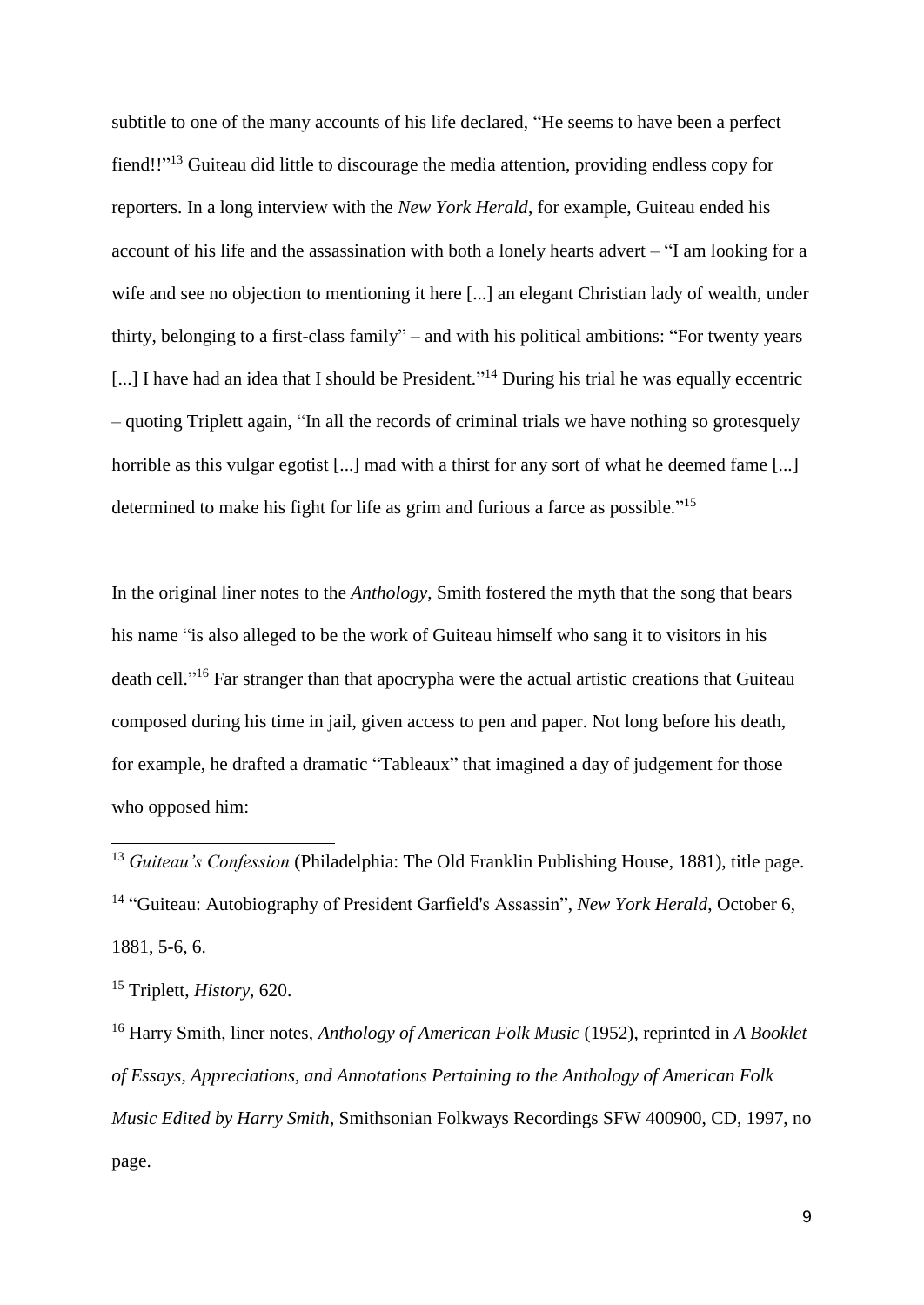Scene between the Almighty and my murderers [...] The Almighty, (To newspaper men) Why did you hound my man to death? We did not believe he was your man.

"No excuse. Go to Hell."

Also condemned to eternal suffering are Guiteau's prison warden, President Arthur, and the entirety of the American people – "I will get even with you for killing Mr. Guiteau. You are doomed!"<sup>17</sup> But that was as nothing to the song that Guiteau did indeed compose and perform on the scaffold before his hanging. As the correspondent for the New York *Sun* described, those in attendance at his hanging were "wholly unprepared" for his performance. Following a bible reading and a self-justifying prayer – "The world does not yet appreciate my mission, but Thou knowest it" – Guiteau addressed the crowd "in the most familiar, off-hand manner":

I am now going to read some verses, which are intended to indicate my feelings at the moment of leaving this world. If set to music they may be rendered effective. The

idea is that of a child babbling to babbling to his mamma and to his papa. "He then began to chant," the *Sun*'s correspondent continued, "and the most pitiful spectacle of the day was this. He could not sing, he could not even chant, but he droned the doggerel off and the effect was startling and painful upon the people, and seemed to be saddening to himself." The song, "I am going to the Lordy", was almost a proto-blues:

I am going to the Lordy – I am so glad! I am going to the Lordy – I am so glad! I am going to the Lordy – Glory, Hallelujah! Glory, Hallelujah! I am going to the Lord.

<sup>17</sup> Quoted in Charles E. Rosenberg, *The Trial of the Assassin Guiteau: Psychiatry and the Law in the Gilded Age* (Chicago: University of Chicago, 1976), 234.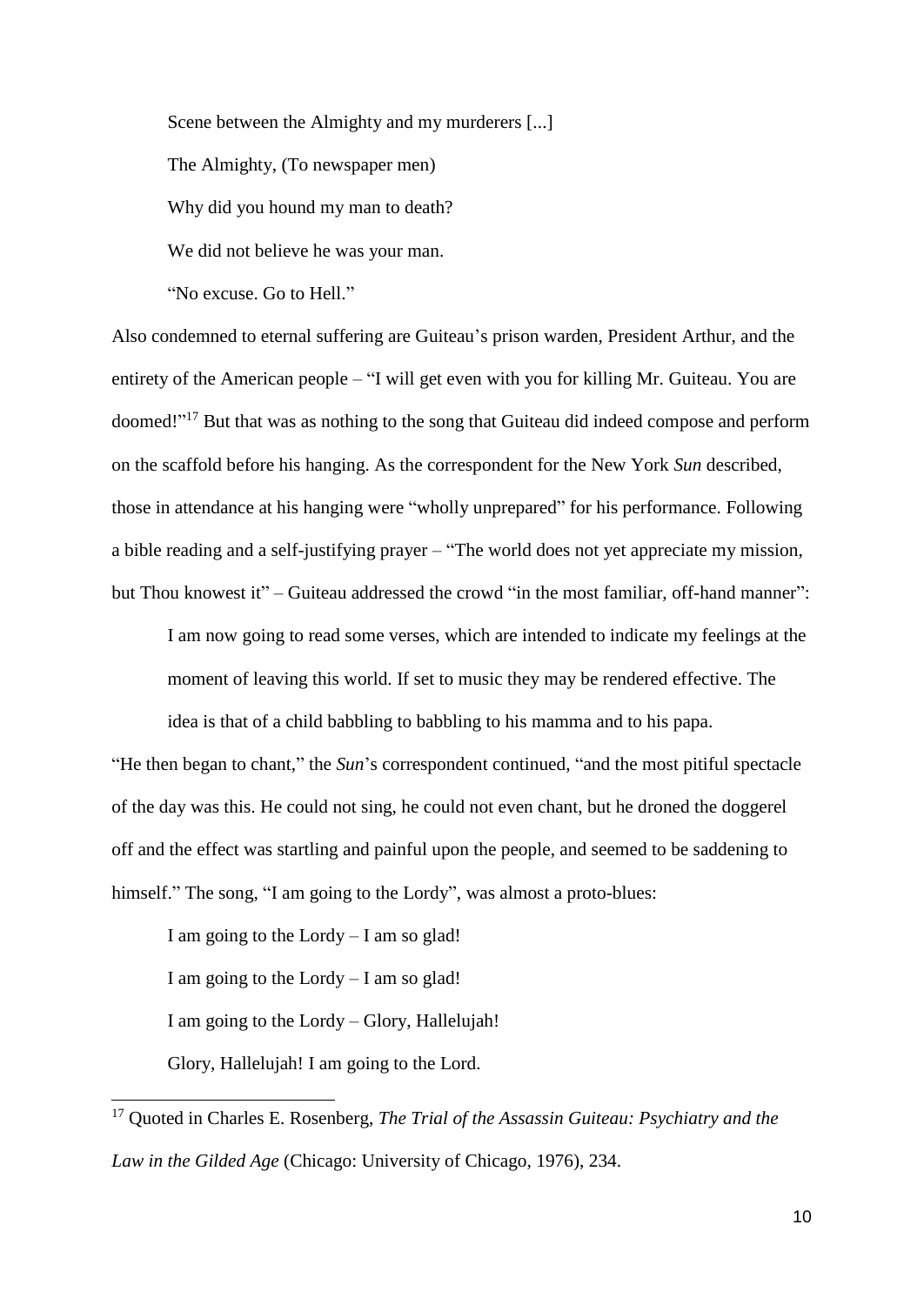As three further stanzas followed, Guiteau became increasingly distressed: "Never did a more sorrowful or plaintive wail go from the gallows [...] That sadly wailed doggerel had unnerved the officers." His song done, Guiteau regained his composure. He was hooded, the noose placed around his neck. Announcing "The angels are coming to me. Glory! glory! ready!", he dropped his poem, and then dropped into – and soon out of – history.<sup>18</sup>

Leon Czolgosz – no outsider artist he – was distinctly less colorful than his fellow assassin. Yet his crime was arguably more discomfiting to his fellow Americans. The motiveless malignity of Guiteau, to borrow Millard's words, "had not been carried out in the name of personal or political freedom, national unity, or even war. It had addressed no wrong, been the consequence of no injustice."<sup>19</sup> Czolgosz, however, was always clear that his action at the Pan-American was an explicitly political act motivated by his anarchist beliefs; even those who worked to play down that aspect of his crime had to tangle with its implications. In his deposition, Czolgosz was clear about his links to the anarchist movement – and to one anarchist in particular: "what started the craze to kill was a lecture I heard some little time ago by Emma Goldman [...] She set me on fire. Her doctrine that all rulers should be exterminated was what set me to thinking […] when I left the lecture I had made up my mind that I would that I would have to do something heroic for the cause I loved."<sup>20</sup> To the end, Czolgosz maintained that his crime was a political gesture. Immediately before his execution, he asserted: "I killed the President because he was an enemy of the good people – of the working people [...] I am not sorry for my crime."<sup>21</sup> Whilst Czolgosz was executed in the

<sup>18</sup> "The Gallows Scene", *The Sun*, July 1 1882, 1.

<sup>19</sup> Millard, *Destiny*, 213

<sup>20</sup> "The Assassin Makes a Full Confession", *New York Times*, September 8, 1901, 1-2.

<sup>21</sup> "Assassin Czolgosz is Executed at Auburn", *New York Times*, October 30, 1901, 1.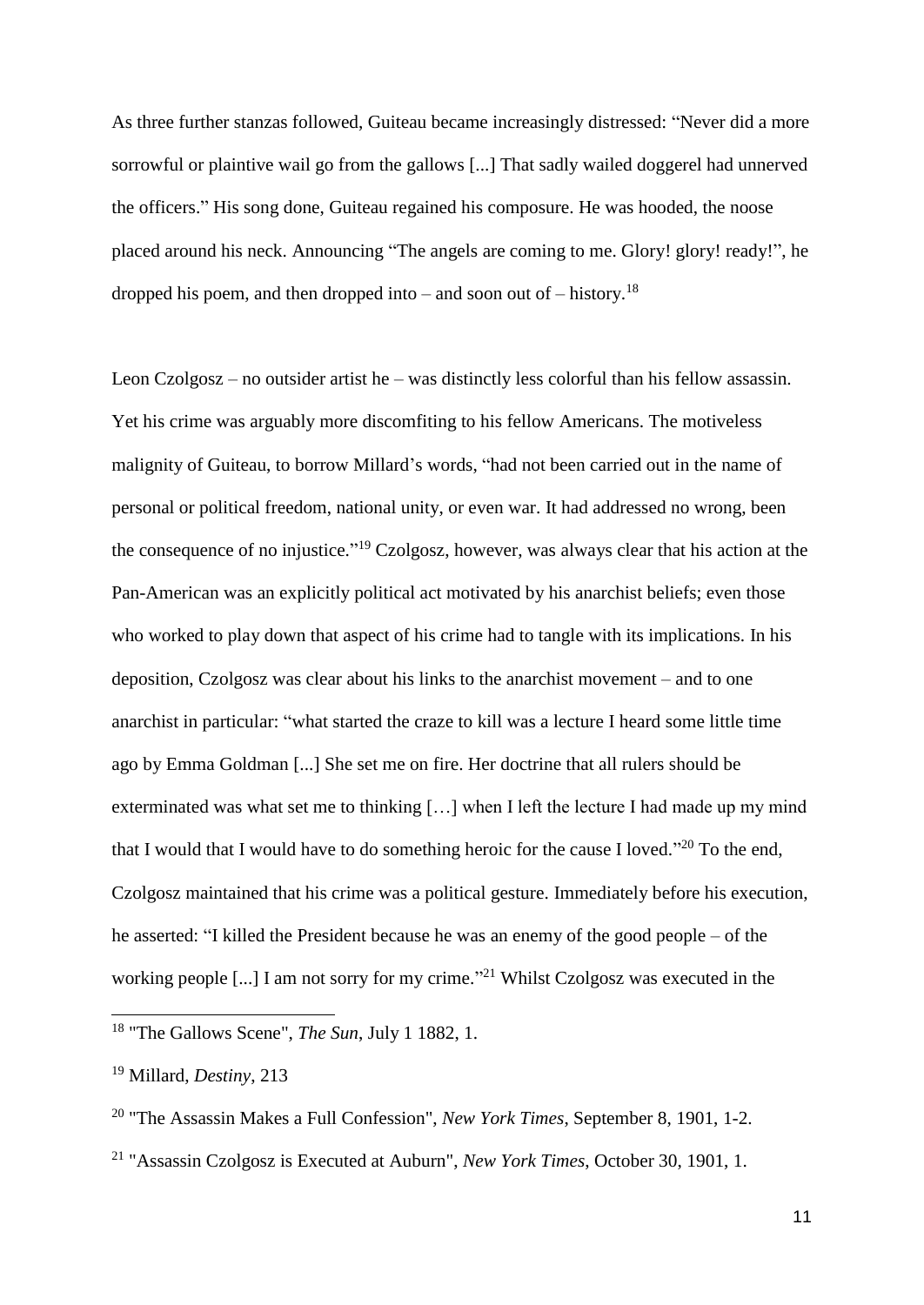electric chair – itself a potent symbol of the age – the Edison Company filmed the exterior of the prison. The footage – interpolated with a dramatization of Czolgosz's electrocution – can also be viewed on YouTube.

The implications of Czolgosz's politics and actions – a signal moment in what Mary S. Barton has described as "the first phase of modern terrorism" – were profound (and, in many ways, as relevant now as they were to Poole and Harrell in the mid-1920s and Harry Smith in 1952).<sup>22</sup> Immediately, there were significant ramifications for individuals like Emma Goldman herself – the most visible and notorious voice of anarchism in America. She was swiftly arrested on the strength of Czolgosz's testimony. Even though Czolgosz had previously been viewed with suspicion by those in the movement (he had even been accused of being a police spy), and despite her own precarious legal position, Goldman resolutely remained one of his only public defenders. In *Free Society*, the leading anarchist newspaper, she asserted: "Leon Czolgosz and other men of his type [...] are to driven to some violent expression, even at the sacrifice of their own lives, because they cannot supinely witness the misery and suffering of their fellows. The blame for such acts must be laid at the door of those who are responsible for the injustice and inhumanity which dominate the world."<sup>23</sup> But decades later, she was still pondering Czolgosz's actions. Why, she wondered in her autobiography, "had he chosen the President rather than some more direct representative of the system of economic oppression and misery? Was it because he saw in McKinley the

<sup>&</sup>lt;sup>22</sup> Mary S. Barton, "The Global War on Anarchism: The United States and International Anarchist Terrorism, 1898-1904", *Diplomatic History*, 39:2 (2015), 303-330, 303.

<sup>23</sup> Quoted in Emma Goldman, *Living My Life, Volume One* (New York: Dover, 1970), 312.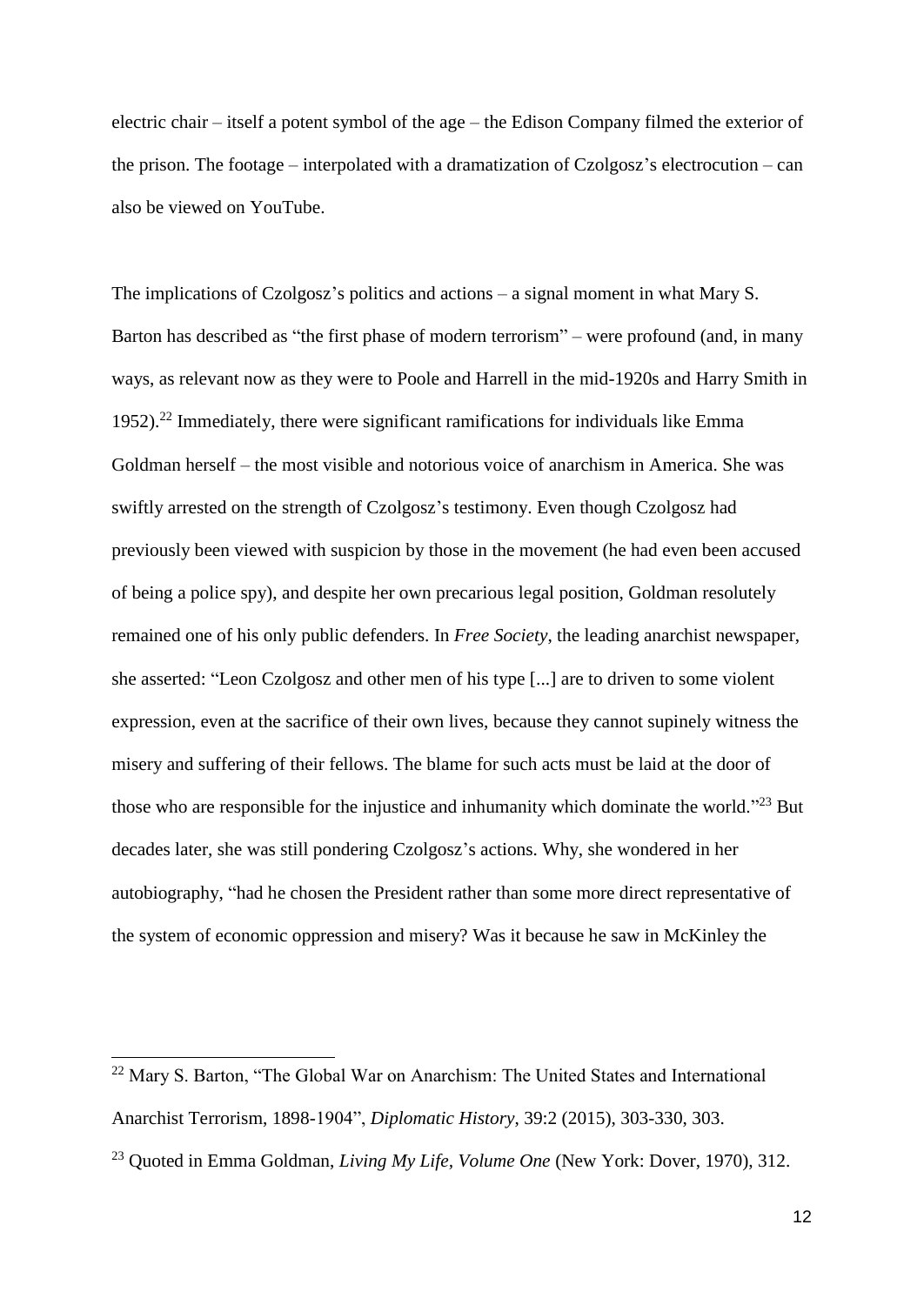willing tool of Wall Street and the new American imperialism that flowered under his administration?" 24

Certainly, William McKinley was a potent symbol of those forces in American life. The last Civil War veteran to serve as President, McKinley, in Eric Rauchway's words, was "the embodiment of conservatism" whose priorities were big business, industry and, after his reluctant entry into the Spanish-American War, a new spirit of imperialism.<sup>25</sup> Despite presiding over a period of profound economic inequality and industrial strife, the day before his death, in his final speech at the Pan-American, McKinley took time to laud what he saw as the universal prosperity of the age:

Trade statistics indicate that this country is in a state of unexampled prosperity. The figures are almost appalling. They show that we are utilizing our fields and forests and mines, and that we are furnishing profitable employment to the millions of workingmen throughout the United States, bringing comforts and happiness to their homes [...] That all the people are participating in this great prosperity is seen in every American community.<sup>26</sup>

But Czolgosz and many others like him – including, perhaps, most of the denizens of Smithville, including textile workers like Harrell and Poole – would have been hard pushed to recognise the "appalling" comfort and happiness that McKinley assured them was theirs.

<sup>24</sup> Goldman, *Life, Volume 1*, 309.

<sup>&</sup>lt;sup>25</sup> Eric Rauchway, Murdering McKinley: The Making of Theodore Roosevelt's America (New York: Hill and Wang, 2004), 4.

<sup>26</sup> *Last Speech*, 6.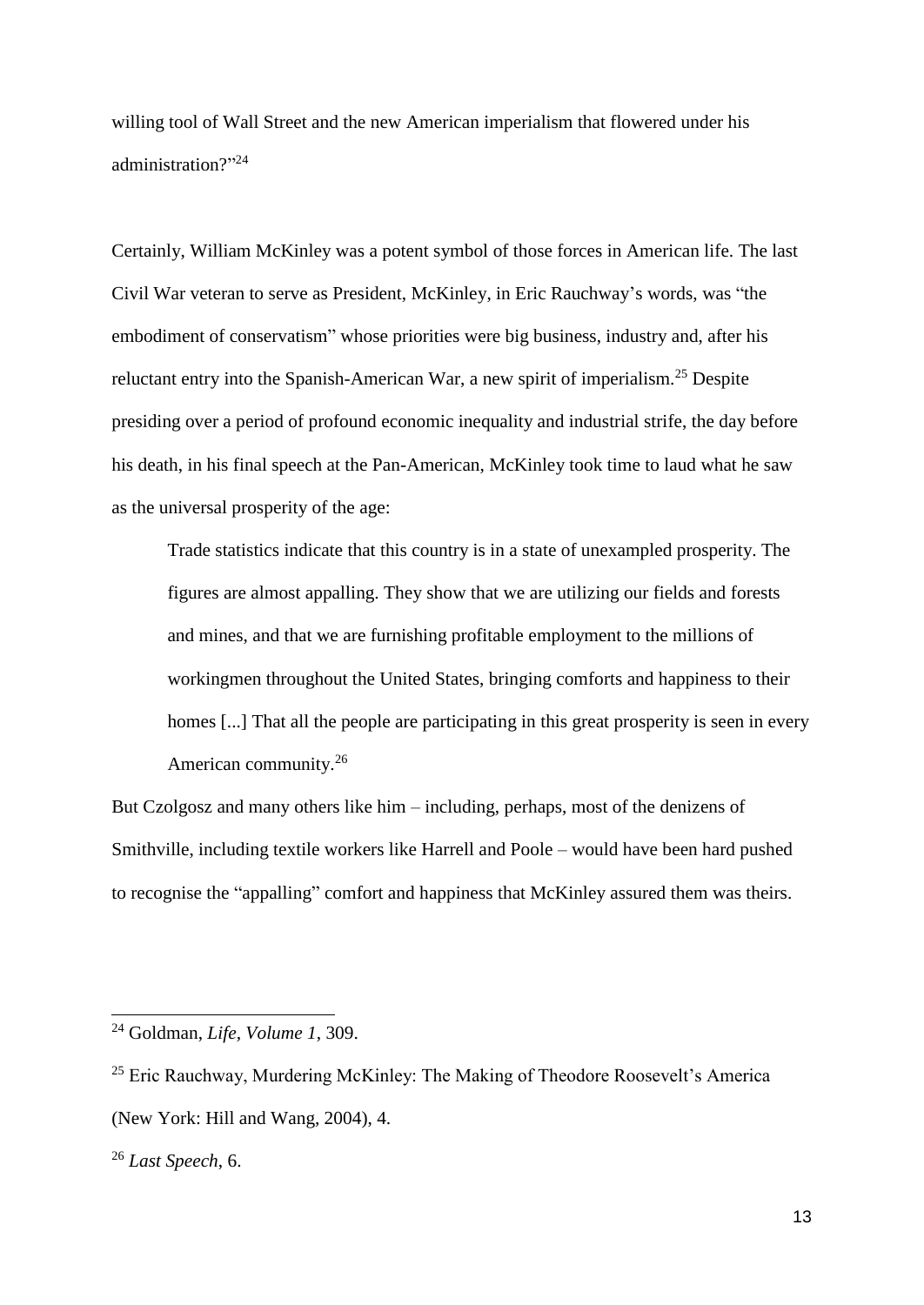Whatever Czolgosz's real motivations for murdering McKinley, what followed the assassination was an attempt to purge anarchism and its uncomfortable assertions from American life – to make it, indeed, seem entirely un-American. After his execution, Czolgosz's body was dissolved with acid and his clothes were burned. The symbolism of those acts was reflected in both the national debate and official policy. In ways that have significant resonances with the moment of the *Anthology*'s creation at the height of McCarthyism in 1952, this was, as Nathaniel Hong has asserted, the moment of America's "first Red scare." Anarchism "was made the bogeyman to guard the borders of the political allegiances, loyalties, and obedience of American citizens." <sup>27</sup> America's physical borders were equally scrutinized, and the issue of immigration was stridently debated. Even though Czolgosz himself was born in America, a month after his mother's arrival from Poland, his essential otherness was forcefully asserted. As one contemporary commentator noted, "despite the fact that the assassin of our President was born on our soil, he was to all intents and purposes alien; he was of alien birth and alien stock; his whole mind was alien."<sup>28</sup> This, too, found expression in policy terms. As Mary Barton narrates, "Congress came to view anarchism as a foreign and revolutionary doctrine that threatened domestic security, taken to mean American institutions of government, democratic processes, and beliefs about citizenship and civic participation. Restrictive and exclusionary immigration law became a means of safeguarding the United States from an external dangers."<sup>29</sup> The Immigration Act of 1903 prohibited anarchists from entering the United States. Subversive political beliefs became a reason for arrest and deportation.

 $27$  Nathaniel Hong, "Constructing the Anarchist Beast in American Periodical Literature, 1880-1903", *Critical Studies in Mass Communication*, 9:1 (1992), 110-130, 110-111.

<sup>28</sup> Quoted in Hong, "Anarchist Beast", 125.

<sup>29</sup> Barton, "Global War", 304.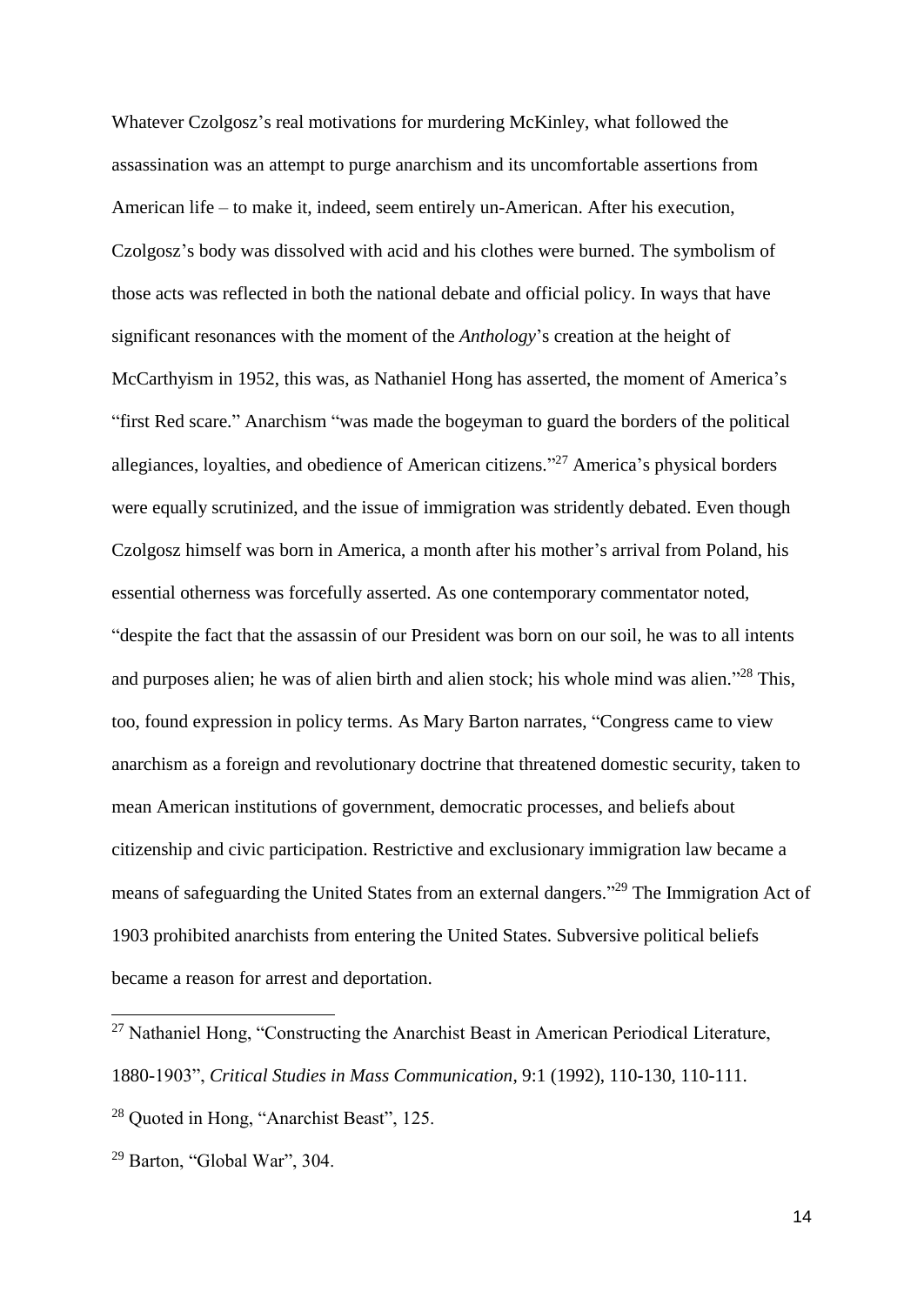Yet anarchism proved surprisingly tenuous; it was still a very live issue at the moment that Harrell and Poole were recording their assassination ballads in 1926 and 1927. There was a resurgence of anarchist terrorist activity in the wake of the First World War – most significantly, a mail bombing campaign through 1919 (the same year that Emma Goldman was deported from the United States) and the explosion of a bomb on a horse-drawn cart on Wall Street in September 1920 that killed 38 people and injured hundreds more. In 1927, anarchists Sacco and Vanzetti were executed for murder and armed robbery. Harry Smith, at least, clearly remembered this history. Talking in 1977 about the production of his final film, *Mahagonny*, Smith mentioned "photographing the Morgan Bank to get the pockmarks made when the milk-wagon blew up loaded with dynamite. (They still get nervous despite the fact that there are no anarchists around. They get nervous on Wall Street. They began closing bronze doors at the mere sight of a camera.)" <sup>30</sup> And so, on disc two of the *Anthology*, Smith put anarchism and madness back where they belonged – at the violent center of the American story at the birth of the twentieth century.

## **"Goodbye, boys, we're gone!"**

-

For Charlie Poole and Kelly Harrell, growing up in the south at the turn of the twentieth century, much of this tangled history was part of their lived experience. Harrell was born in 1889, Poole in 1892; Garfield's assassination was a recent national trauma, and McKinley's murder would have been a signal moment in their childhoods. Outside this shared historical experience, common to all Americans of their generation, the lives of both men were intimately intertwined with two institutions: the Piedmont textile mill and the early world of

<sup>30</sup> Quoted in Rani Singh ed., *Think of the Self Speaking: Harry Smith – Selected Interviews* (Seattle: Elbow Press / Cityful Press, 1999), 107.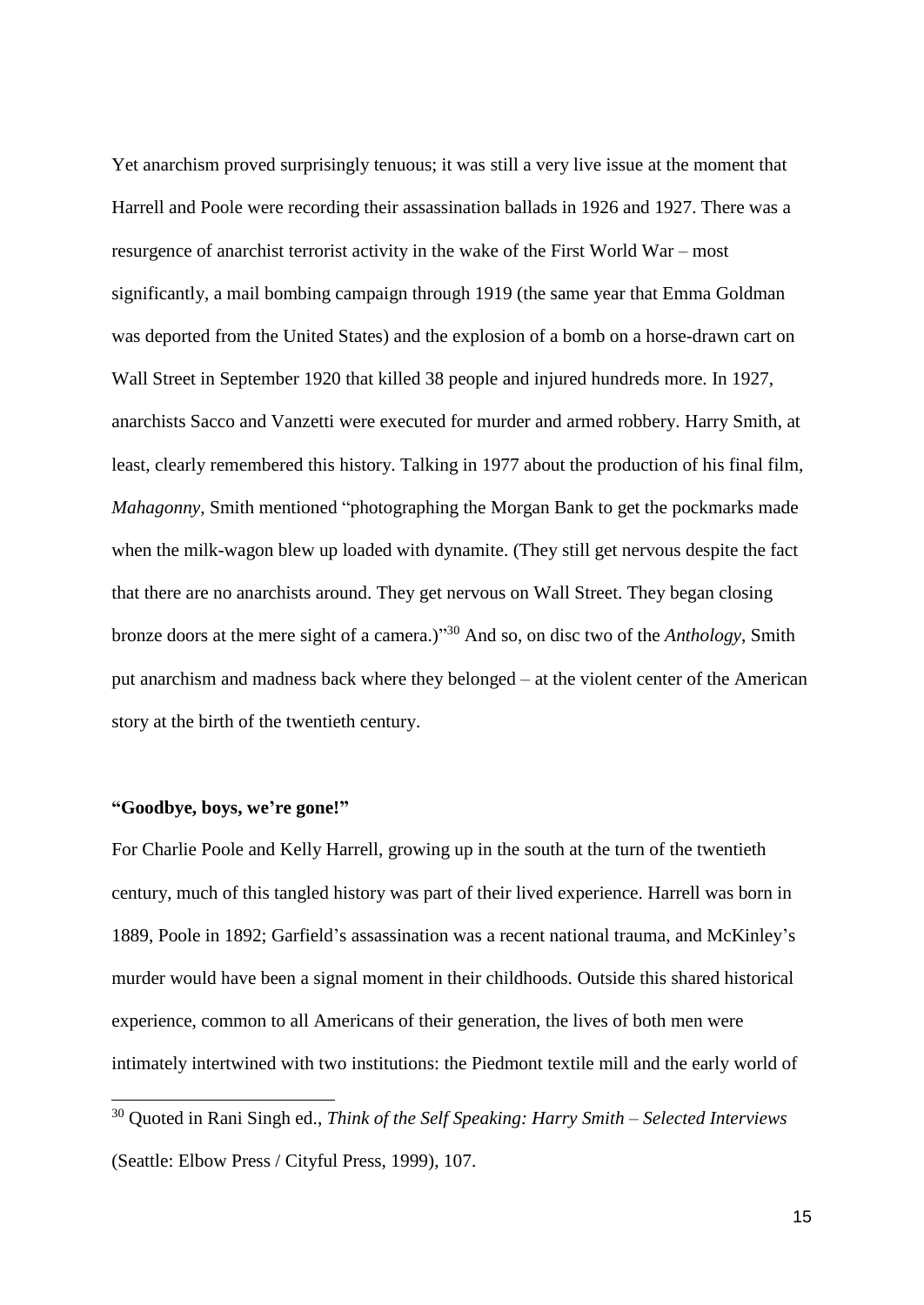recorded country music. Harrell entered the textile mill in his early adolescence; Poole was a second-generation mill hand who began work at the age of twelve. They (and their art) were therefore part and parcel of one of the defining social narratives of the early twentieth century – the move from the land to industrialized labor motivated by the kinds of rural hardships amply documented in the *Anthology*.

In other ways, as their performances suggest, they were very different characters. Charlie Poole was one of the earliest stars of recorded country music, maintaining a prolific recording career from his first sessions in 1925 until his death in 1931. He was also, arguably, country music's first great hell raiser, as influential for his hard-living antics as he was for his singing and banjo playing. In Patrick Huber's definition, Poole "epitomizes the hard-drinking, workshy rambler."<sup>31</sup> Or as his first wife remembered, perhaps not entirely fondly, "Ramble! He couldn't be still! He loved to go."<sup>32</sup> Performing, recording, drinking, fighting, narrowly avoiding the law (mostly) and regular work (when he could), Poole's rounder antics finally caught up with him at the age of 39. In an extraordinary act of self-sabotage, Poole died at the peak of a prolonged bender that was a celebration of his impending Hollywood debut. Kelly Harrell was never as famous as his rough and rowdy acquaintance, but he was still a relatively prolific early country music artist who recorded from 1925 to 1929. Tony Russell has described Harrell's vocal style (unusually, he played no instrument) as "sober" and

<sup>31</sup> Patrick Huber, *Linthead Stomp: The Creation of Country Music in the Piedmont South* (Chapel Hill: University of North Carolina Press, 2008), xix.

<sup>32</sup> Kinney Rorrer, *Rambling Blues: The Life & Songs of Charlie Poole* (London: Old Time Music, 1982), 9.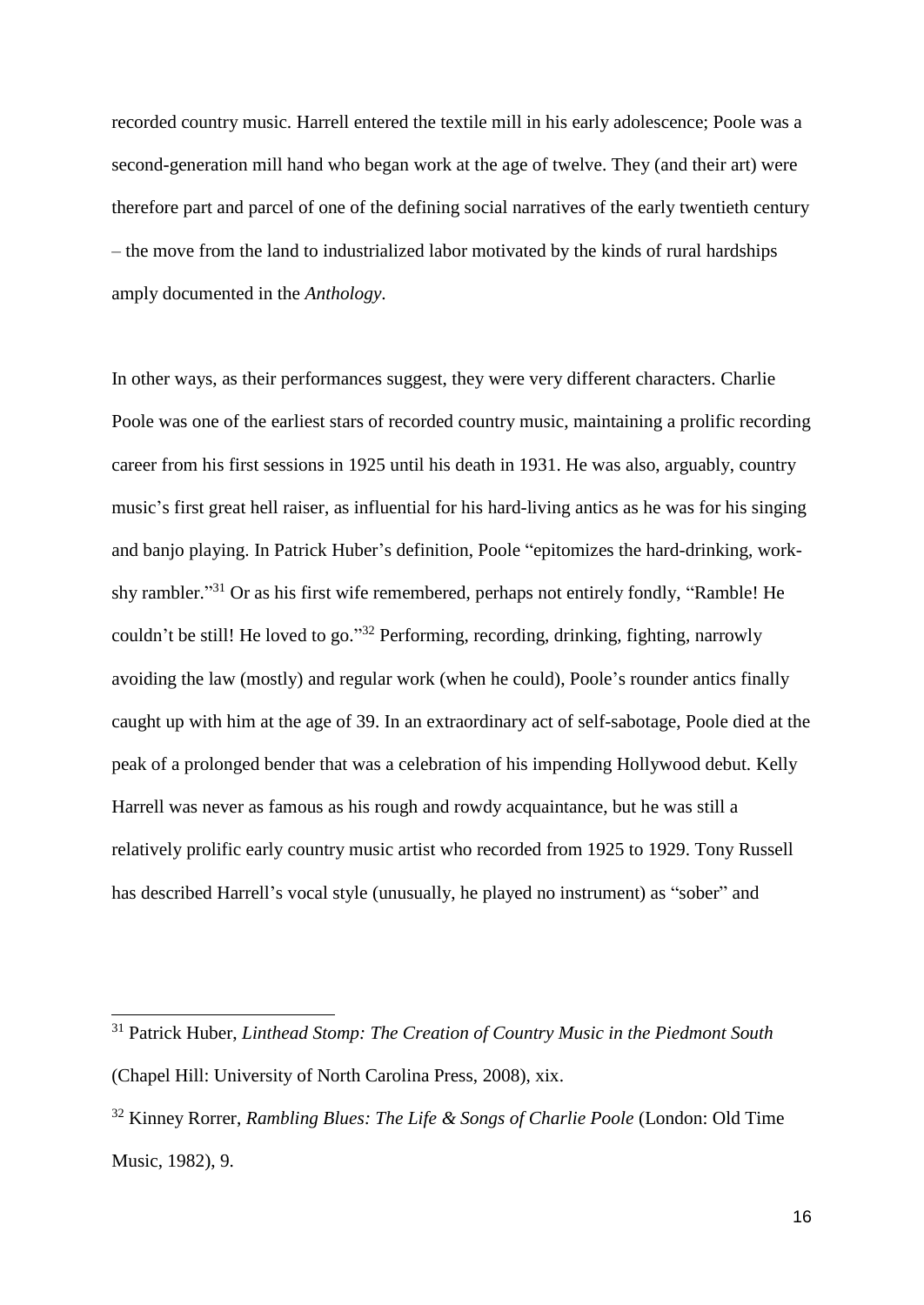"declamatory", suffused with "moving gravity and eerie beauty."<sup>33</sup> The pictures that survive of him echo that apparent seriousness. But Harrell, too, clearly had his ornery, selfdestructive side, as demonstrated by the apparent circumstances of his death:

[He] suffered from asthma, and one day, back at work after a spell in hospital, chose to prove his fitness to his workmates by jumping out of a window on to the path not far below. He landed, took a few steps and collapsed. He died on the way to hospital, on July 9, 1942, aged 52.<sup>34</sup>

So while they probably weren't anarchists, and they weren't (quite) insane, they were certainly both touched with an oppositional spirit that manifested in a variety of ways.

Many *Anthology* listeners may still assume (just as many listeners of the original 78s in the 1920s assumed, encouraged by recording company marketing patter) that the mysterious cultural products presented to them by Harry Smith, whatever else they might be, were rural artefacts, antiquarian at the moment of their production. But to understand the world that gave birth to the men who gave birth to these recordings of "Charles Guiteau" and "White House Blues", it is necessary to understand that it was, in many ways, more urban than rural, and more modern than antiquarian. As Jacquelyn Dowd Hall *et al.* put it at the beginning of their definitive oral history of the southern cotton mill world, "Textile mills built the New South." Though agriculture "continued to dominate the southern economy until well into the twentieth century", in the Piedmont – an area stretching from southern Virginia through the Carolinas into northern Georgia and as far as Alabama – "a new society rapidly took shape",

<sup>33</sup> Tony Russell, liner notes, *Kelly Harrell: Complete Recorded Works in Chronological Order Volume 2 (1926-1929)* (Document Records, 1998), no page.

<sup>34</sup> Russell, liner notes, *Kelly Harrell, Volume 2*.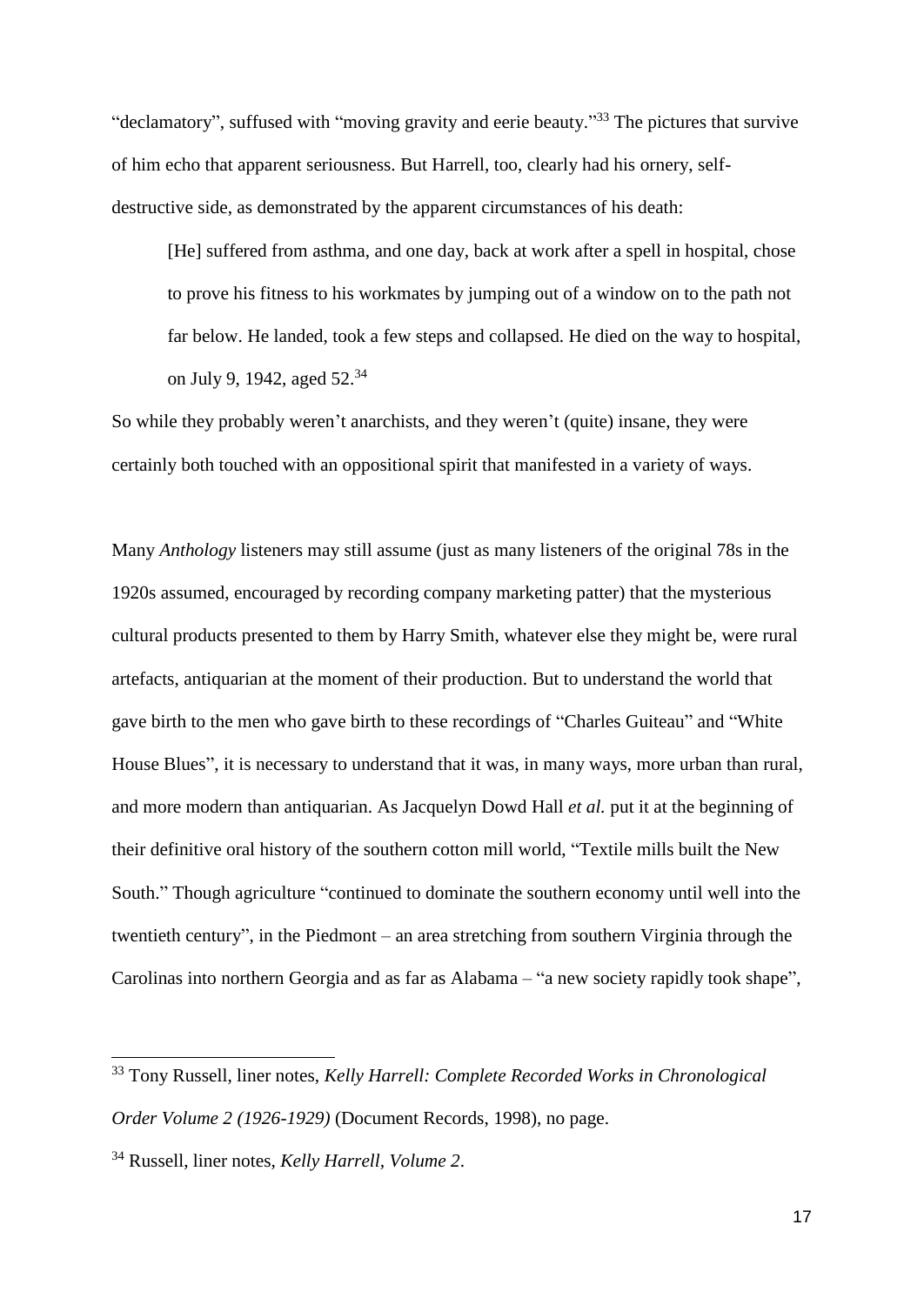and it was both urban and industrial.<sup>35</sup> From 1880 onwards, the region came to be increasingly defined both by its textile mills and, just as crucially, by the company-owned towns and cities that were built around them. This was, then, a swift and profound process of industrial and urban growth, "unrivaled by any other region in the United States" at this time.<sup>36</sup> Very quickly, this slice of the New South and its mill-working inhabitants became embroiled with all the challenges of modernity, creating a world that was defined by industry and its demands (and possibilities) but which hearkened back to rural lives that had recently been left behind.

Mill towns were, undoubtedly, contradictory and ambiguous spaces for their inhabitants. As Dowd *et al.* summarize, mill workers undoubtedly "suffered poverty and exploitation," often with little recourse for their suffering; mills could be oppressive and dangerous places. And yet, mill workers "did not live in a closed society that stripped them of independence, hope and dignity." They created distinct and vibrant communities forged out of "kinship, shared occupational experiences, and popular culture", in ways that took them out of their immediate locales and joined them up to a wider web of mill-towns. Social and cultural networks meant that, as one mill worker remembered, "We had a pretty fair picture, generally speaking, of what you might say was a 200-mile radius."<sup>37</sup> And in ways that were arguably more direct

<sup>35</sup> Jacquelyn Dowd Hall, James Leloudis, Robert Korstad, Mary Murphy, Lu Ann Jones, and Christopher B. Daly, *Like a Family: The Making of a Southern Cotton Mill World* (Chapel Hill: University of North Carolina Press, 1987), xi.

<sup>36</sup> Huber, *Linthead*, 9.

-

<sup>37</sup> Jacquelyn Dowd Hall, Robert Korstad and James Leloudis, "Cotton Mill People: Work, Community, and Protest in the Textile South, 1880-1940", *American Historical Review*, 91:2 (April 1986), 245-286, 285, 261.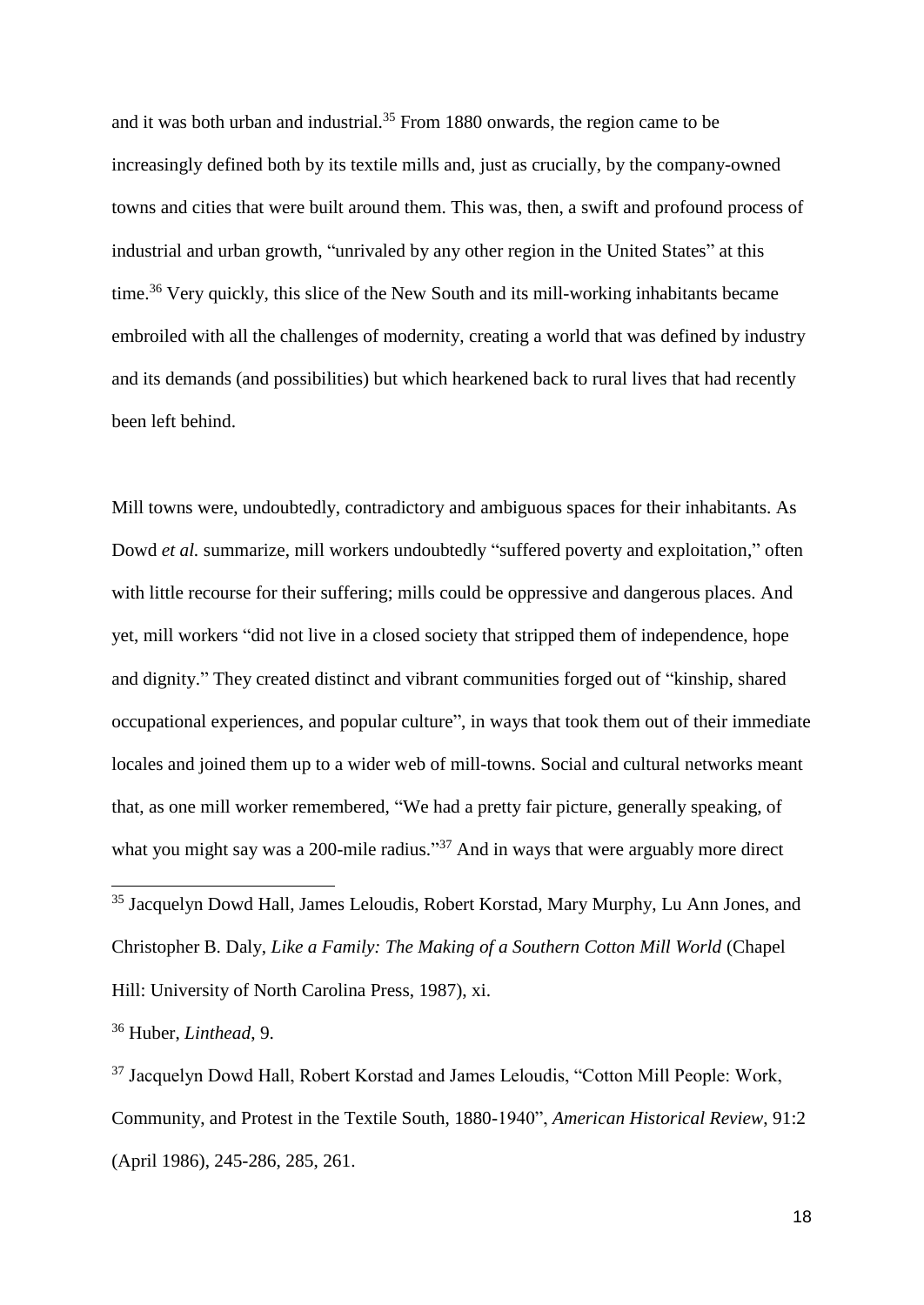and intense than many of their fellow southerners, mill workers were presented with the opportunities of modernity. At the beginning of the twentieth century, at the time of McKinley's murder, urban centers like Charlotte, Atlanta and Richmond offered young mill hands like Harrell and Poole "vaudeville shows, musical concerts, theatrical productions, nickelodeons, dance halls and dime museums" – and movies, radio and recorded music followed swiftly.<sup>38</sup> All of those diverse influences, and more, made their way into Poole and Harrell's recorded work. Even though mill-towns were rigorously segregated spaces – more than once, white mill workers went on strike to protest against the hiring of black workers – unfiltered and unmediated black musical culture still made its way into mill towns, and was certainly accessible to ramblers like Poole.

Country music – hillbilly music, as it would be known in its earliest commercial incarnations – was the defining cultural product of the young southerners who grew up in this exciting and dangerous new world. Any notions of hermetic folk purity that the *Anthology* might engender are radically destabilized by the prominence of mill workers in the early annals of country music. As Patrick Huber has carefully demonstrated, "no other group of southern industrial workers did more to create this commercial music than Piedmont textile millhands […] Piedmont textile workers made up the single largest occupational group to sing and play in front of radio and recording studio microphones before World War II."<sup>39</sup> In many ways, this is unsurprising. Mills fostered musical expression in a wide variety of ways, and the meaning of that music was as diverse as the mills' inhabitants.

<sup>38</sup> Huber, *Linthead*, 16.

<sup>39</sup> Huber, *Linthead*, 22.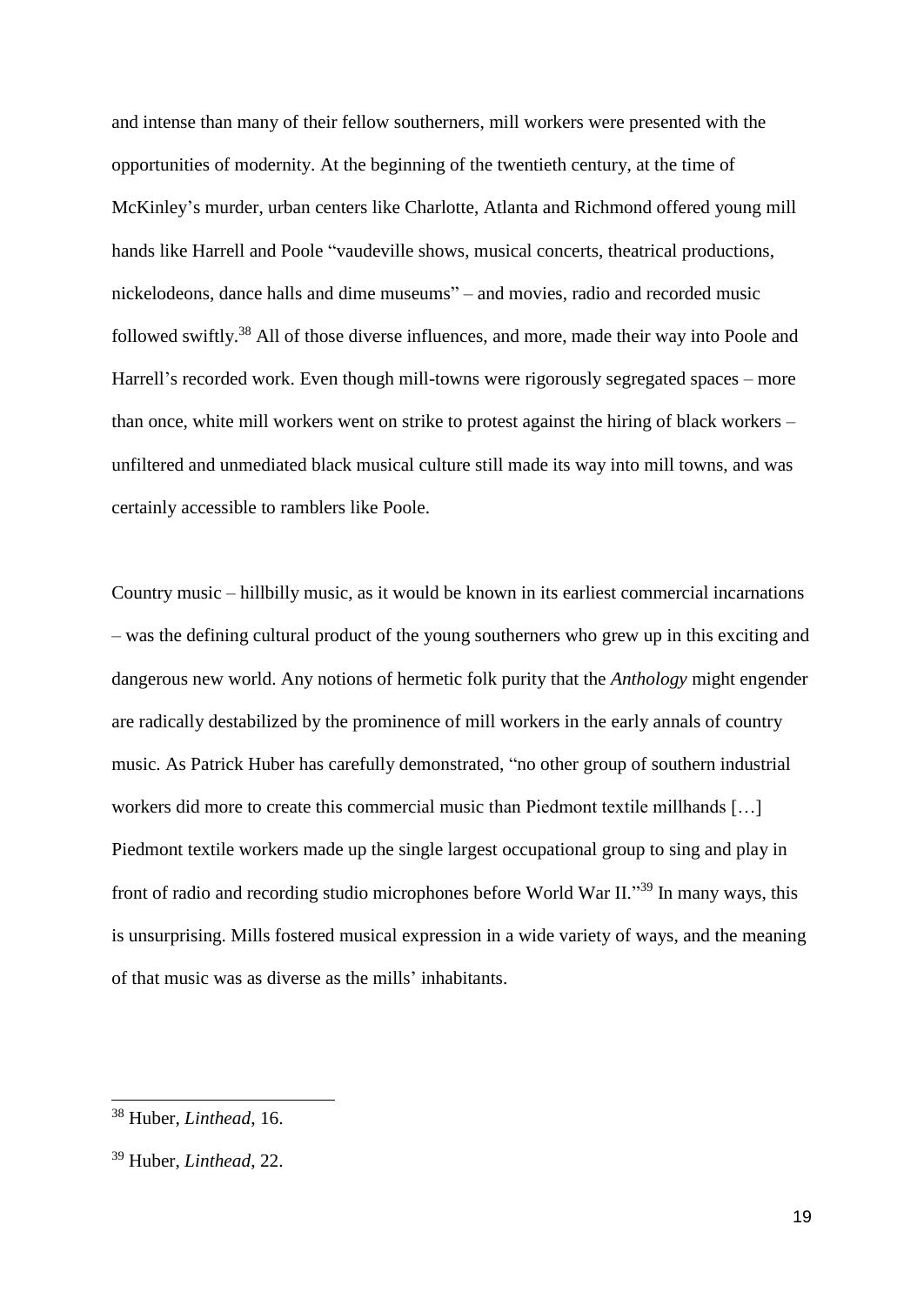Perhaps surprisingly, given the often antagonistic relationship between mills and their workers, the kind of support that these institutions offered to Piedmont musical culture was often surprisingly practical. As part of the welfare programs that many mills introduced in the wake of industrial strife at the beginning of the twentieth century, mills sponsored company bands, arranged formal music classes for workers, and organized a plethora of music competitions. More broadly, musicians earned significant social status within their local communities, providing music for dances, parties and other community celebrations. Thus the concentration of a diverse group of musically literate southerners in a space that, formally and informally, supported music-making, allowed mill workers to develop their talents and hybridize their traditional musical legacies with the new cultural forms that they now found around them – ragtime, blues, minstrelsy, Tin Pan Alley songs. More, the cultural and personal networks that linked mill-town to mill-town generated "vibrant musical crosspollination among millhands", as well as the sharing of talent between bands. For example, musicians from North Carolina (like Poole) "performed and sometimes even recorded with their colleagues from  $[...]$  neighboring Virginia textile mills" (like Harrell).<sup>40</sup> This was how Poole and Harrell knew each other. In the early 1920s, just before their recording careers, they were located less than thirty miles apart – Poole in Spray, North Carolina, Harrell in Fieldale, Virginia. The two men "traveled together in the local area and on occasion staged shows together." <sup>41</sup> Posey Rorer, Poole's long-time friend and accompanist in the North Carolina Ramblers, also fiddled for Kelly Harrell on his 1927 recordings, including both "My Name is John Johanna" and "Charles Guiteau".

<sup>40</sup> Huber, *Linthead*, 125

<sup>41</sup> Rorrer *Rambling Blues*, 30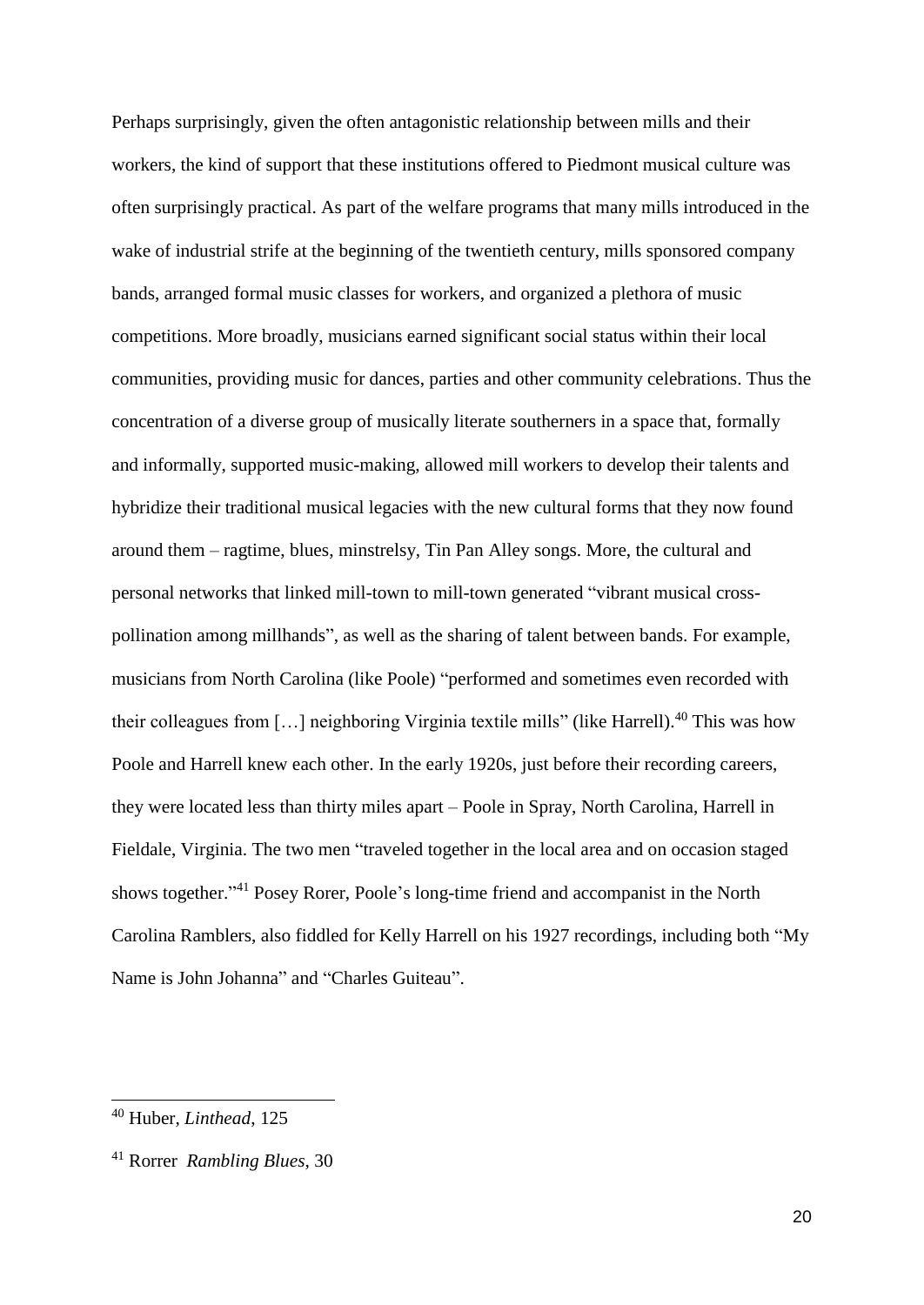Conversely, music could also serve as a way out of the drudge and grind of mill town life. This was deeply true for Charlie Poole, who bristled against the constraints of industrial work more than most. When Poole, Rorer and fellow bandmate Norman Woodlieff decided to quit their mill jobs in June 1925 in order to attempt a recording career (perhaps inspired by Harrell's first recording experiences earlier that year), they didn't go quietly:

They came early in the morning, before the looms started, to draw their last paychecks. Bringing their instruments into the mill with them, they sat down at the end of one of the rows of looms. As their fellow millworkers gathered around, they played *Don't Let Your Good Deal Go Down*. When they finished, Poole spoke up and said, 'Goodbye, boys, we're gone!'<sup>42</sup>

Despite his eventual success, even Poole couldn't quite escape the occasional necessity of mill work (and Harrell never left, working in the mill until the end of his life). But for a moment, in the immediate wake of the 1926 recording session at which he performed "White House Blues" (an immediate hit, selling 76000 copies), music allowed Poole "for the first time in his life, freedom from employment in the cotton mills."<sup>43</sup> And so a song commemorating an act of labor-movement violence at the turn of the twentieth century finally helped to liberate at least one working American from industrial toil a quarter of a century later.

At times, mill music could also perform more obviously political functions. Parsing out the politics of country music is a notoriously tricky exercise. As Bill C. Malone put it, country music "has historically defied explicit political categorization or ideological identification. Like the southern folk culture that produced it, country music has exhibited eclectic and

<sup>42</sup> Rorrer, *Rambling Blues*, 30.

<sup>43</sup> Rorrer, *Rambling Blues*, 36.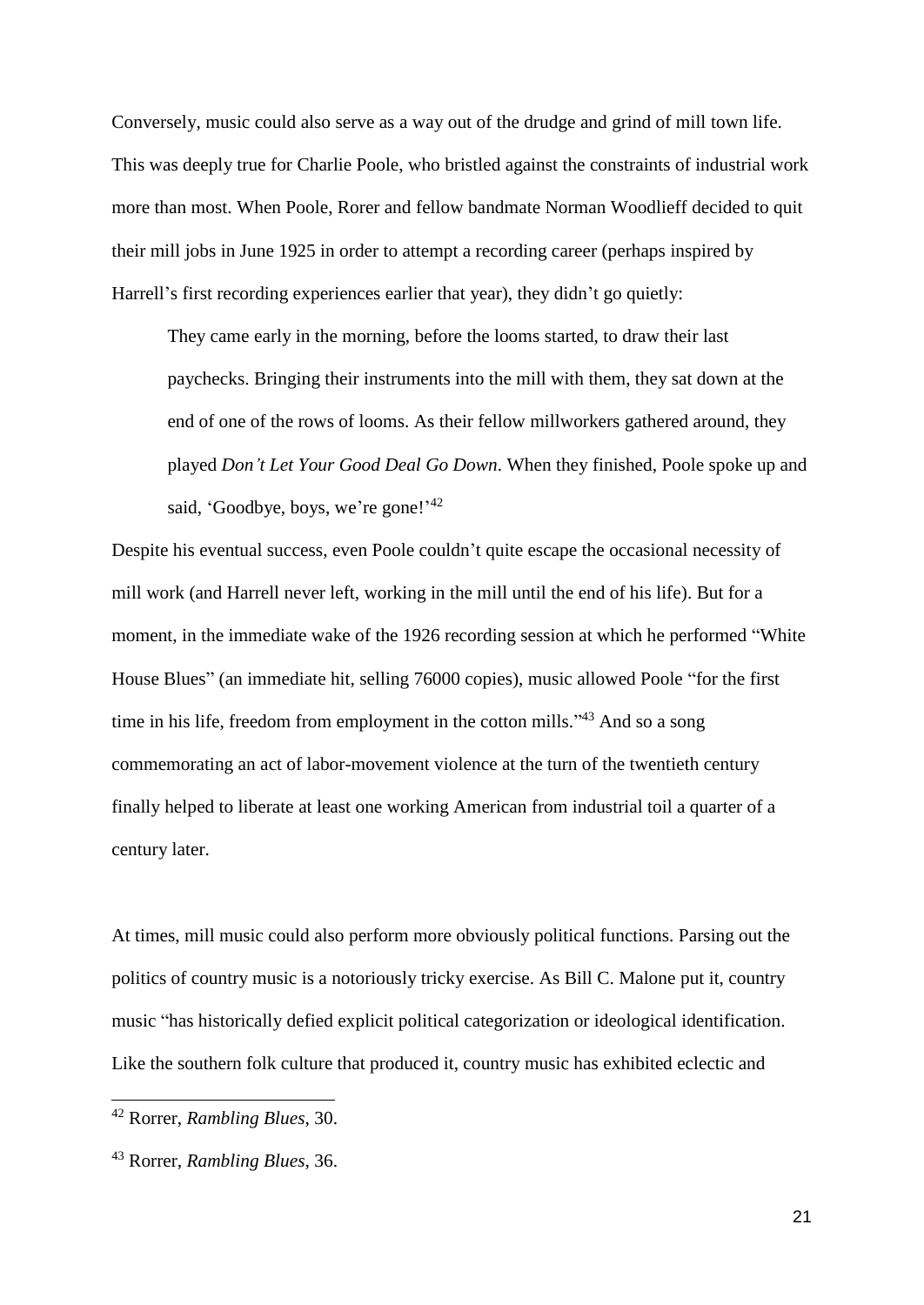contradictory traits." <sup>44</sup> Robert van Sickel has asserted that most country songs evince an actual "rejection and apparent unawareness of social and economic conditions outside the lives of the song characters themselves."<sup>45</sup> But that is not to say that country music has not, at times, voiced very particular political viewpoints. In the mill-towns of the South which shaped the lives of Charlie Poole and Kelly Harrell, this was emphatically the case. As Doug DeNatale and Glenn Hinson have demonstrated, "Song had power in addressing the conditions of mill life." At times of particular industrial strife, music became the chosen means of expression for mill communities. Indeed, only miners "produced more songs of social and economic protest."<sup>46</sup> This was a trend that would reach a powerful crescendo very soon after Poole and Harrell recorded these songs. From 1929 to the General Strike of 1934, mill-towns were the locus of significant and sustained strike action. During such moments, Vincent Roscigno and William Danaher have demonstrated that music was ever-present "on the picket lines and in mass meetings", as well as on radio, and was also used to sustain strikers "who were arrested and taken to jail."<sup>47</sup> In such circumstances, it wasn't only political material that provided the soundtrack. Communist agitator Vera Buch Weisbord

-

<sup>45</sup> Robert W. Van, "A World Without Citizenship: On (the Absence of) Politics and Ideology in Country Music Lyrics, 1960-2000," *Popular Music and Society*, 28:3 (2005), 313-331, 313.

<sup>46</sup> Doug DeNatale and Glenn Hinson, "The Southern Textile Song Tradition Reconsidered", *Journal of Folklore Research*, 28:2/3 (1991), 103-133, 103-4.

<sup>47</sup> Vincent J. Roscigno and William F. Danaher, *The Voice of Southern Labor: Radio, Music, and Textile Strikes, 1929-1934* (Minneapolis: University of Minnesota Press, 2004), 85.

<sup>44</sup> Bill C. Malone, *Don't Get Above Your Raisin': Country Music and the Southern Working Class* (Urbana: University of Illinois Press, 2001), 212.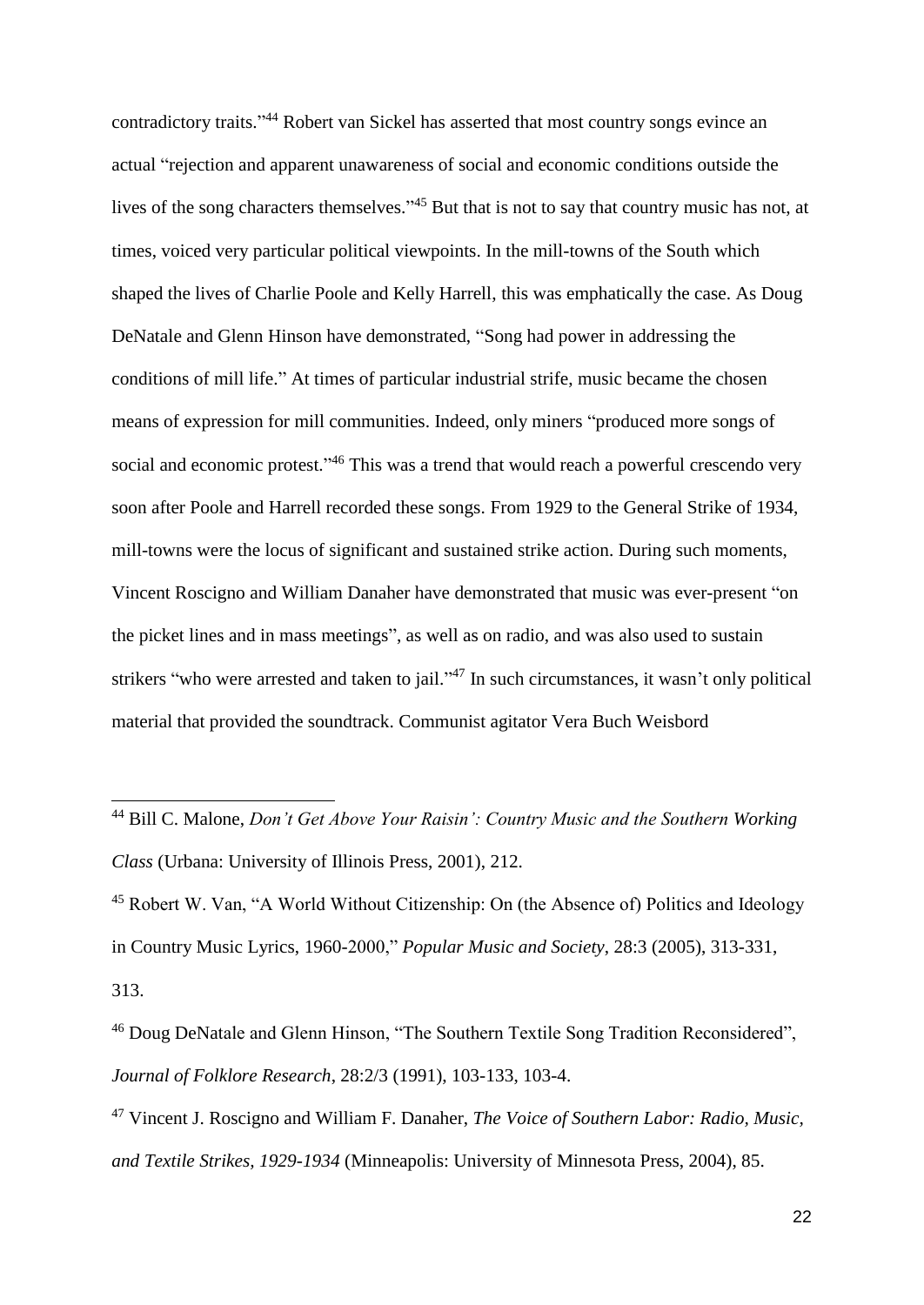remembered: "The strikers sang their own beautiful plaintive ballads, 'Barbry Allen' and many more."<sup>48</sup>

No less important was the role that music played in providing a means of commenting on aspects of everyday life in the mill town. It was, particularly, humor that was the hallmark of such commentary, both as a critique of daily experience, but also as a means of allowing performers to comment on their lives "within limits, to avoid retribution" and "management reprisals."<sup>49</sup> In that vein, it is also compelling to think about the way that music must have served as a bolster against the kinds of prejudice faced by mill-workers on a daily basis – the stigmatization of "lintheads" that was pervasive in the early twentieth century, finding enormously popular expression in a text like Erskine Caldwell's *God's Little Acre* (1933). Indeed, criticism of mill-workers and mill-life often came from those, like Caldwell, who felt themselves allies. Frank Tannenbaum was a labor leader and radical political activist – and one-time associate of Emma Goldman (a "vivid youth", as she recalled him in her autobiography).<sup>50</sup> His 1924 book *Darker Phases of the South* is best remembered as a pioneering study of race and racial violence. Whilst conducting his research in the south, however, Tannenbaum also spent some time visiting mill villages, and denounced both the places ("generously fruitful in immorality, dope, consumption, and social degradation") and the people that he found there:

They are like children […] Their faces seem stripped, denuded, and empty. They give the impression of being beyond the realm of things daily lived and experienced by other people or children: they exhibit little of the frolicsome and joyous, little of

<sup>48</sup> Roscigno and Danaher, *Southern Labor*, 85.

<sup>49</sup> DeNatale and Hinson, "Southern Textile", 116.

<sup>50</sup> Emma Goldman, *Living My Life, Volume 2* (New York: Dover, 1970), 523.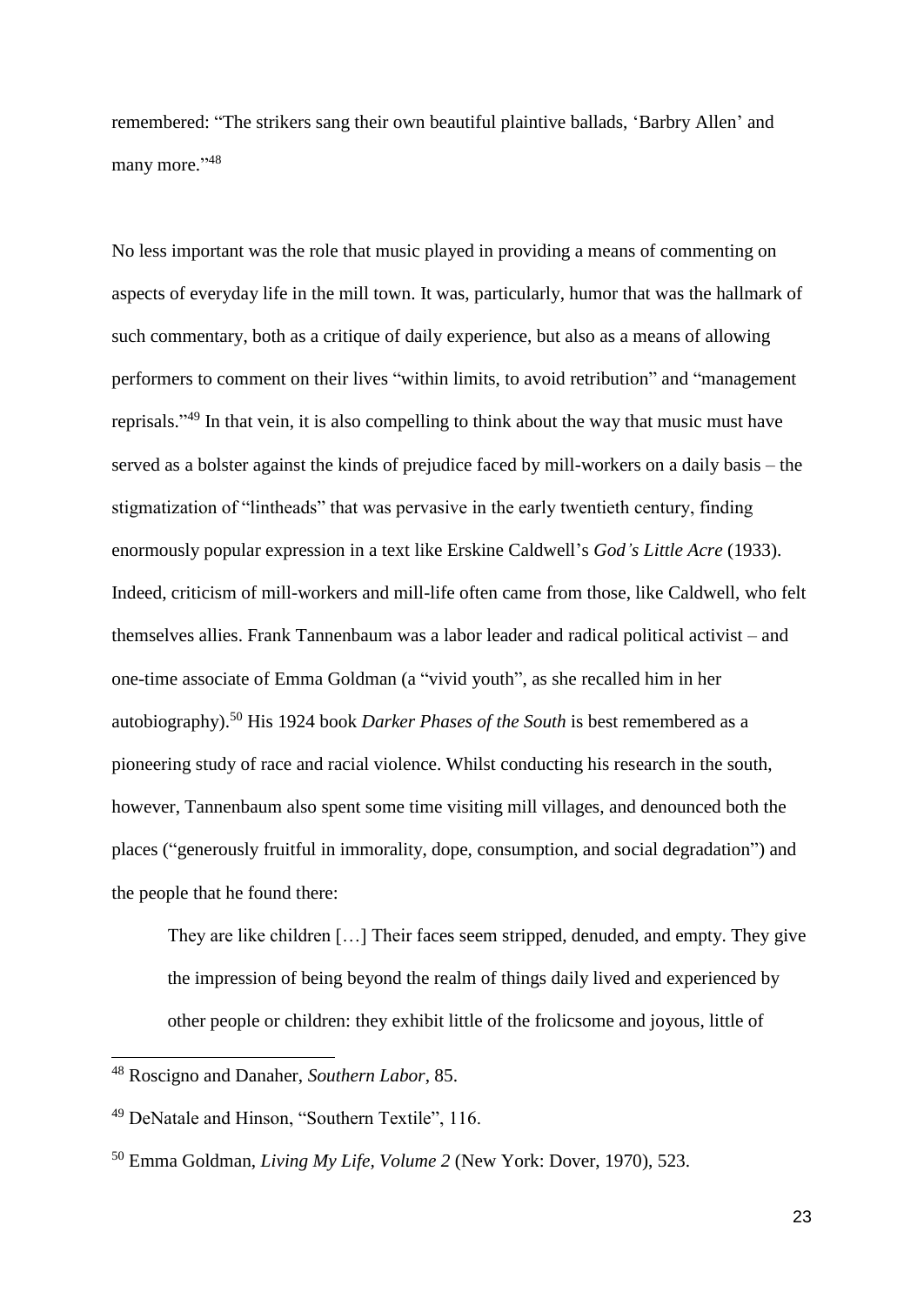shouting and play. Their faces are wan, and their eyes drawn and stupid. Unhappy children, if children at all. But really they are men and women who have been lost to the world and have forgotten its existence.<sup>51</sup>

According to Tannenbaum, mill people "give the South no poets, no artists." And so, he concluded, "It were far better that they had remained on the farm and scratched the soil with their nails. It were far better that they had starved on bitter roots."<sup>52</sup>

It is difficult to reconcile this ostensibly well-meaning observer's assessments with the evidence of the cultural life of mill towns represented on record and in Harry Smith's *Anthology*. Tannenbaum obviously never heard Charlie Poole sing. There is, of course, much irony in the fact that Tannenbaum made these pronouncements at precisely the moment that – whatever compromises and accommodations with record companies had to be made – the profound and deeply rooted artistry of the mill-town was poised to become a vital and integral part of America's musical life. And two of the most significant fruits of that blossoming were "Charles Guiteau" and "White House Blues" – old songs made new again by Poole and Harrell, before being made new again by Harry Smith.

## **"Brutal jocularity"**

-

In 1915, during the early traumas of the First World War, D. H. Lawrence was ensconced deep in the Sussex countryside. It's a long way from Spray, North Carolina to the South Downs – but not as far as we might think. More than one of Lawrence's visitors that summer were treated to an impromptu performance of a song that had captured his imagination. As

<sup>51</sup> Frank Tannenbaum, *Darker Phases of the South* (New York: G. P. Putnam's Sons, 1924), 48, 42.

<sup>52</sup> Tannenbaum, *Darker*, 56, 70.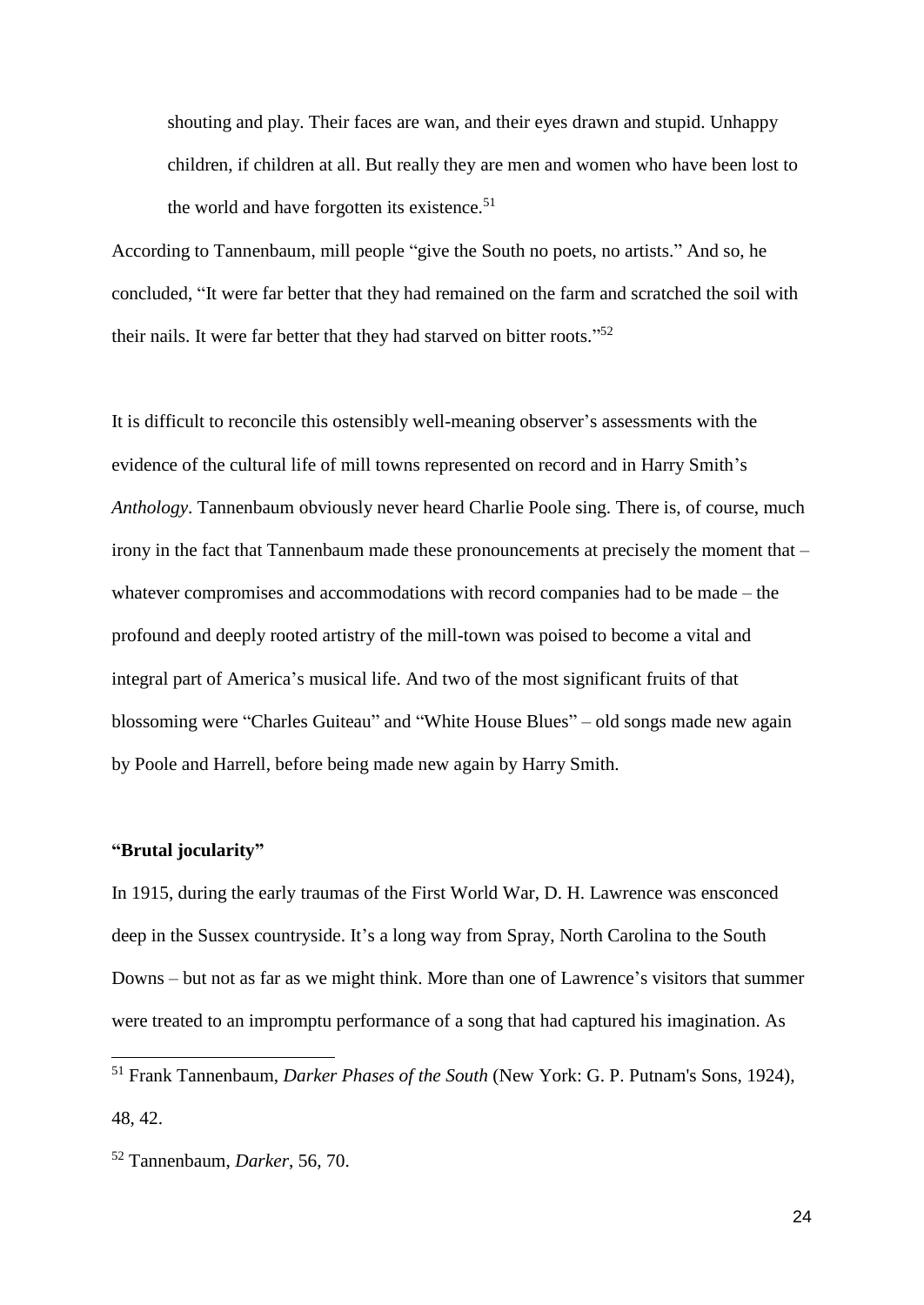one put it: "Lawrence sang the first Negro Spirituals we had heard, and set our brains jingling with an American ballad on the murder of President McKinley with words of brutal jocularity sung to an air of lilting sweetness."<sup>53</sup> This is, perhaps, the most vivid reminder that both of these songs had a life that was separate from the events they described and the performers who first recorded them. Though plenty of Poole and Harrell's recorded material was rooted in other parts of commercial musical culture – minstrelsy and Tin Pan Alley, particularly – it seems that both "Charles Guiteau" and "White House Blues" were likely to have been received by them as orally transmitted folk artefacts in their mill-town milieus. If we can't quite reconstruct how, when and where Poole and Harrell first heard these songs, we can at least say, with some certainty, that they were already old songs at the time of their first recordings, and had been in wide circulation in the decades following these Presidents' deaths – wide enough to reach Lawrence in Sussex.

"Charles Guiteau" was, it seems, grafted onto an even older song. Pioneering ballad collectors and folklorists Henry Marvin Belden and Arthur Palmer Hudson recorded that the song was almost entirely "based on an earlier murder ballad, printed by J. Andrews, a penny song publisher of New York, '*Lament of James Rodgers*, Who Was Executed November 12th 1858, for the Murder of Mr. Swanston.'" <sup>54</sup> That song itself had been repurposed numerous times for other gallows confessions – as, for example, "My Name is John T. Williams" in

<sup>53</sup> Quoted in Mark Kinkead-Weekes, *D. H. Lawrence: Triumph to Exile 1912-1922* (Cambridge: Cambridge University Press), 229.

<sup>54</sup> Henry M. Belden and Arthur Palmer Hudson eds, *The Frank C. Brown Collection of North Carolina Folklore, Volume Two: Folk Ballads from North Carolina* (Durham: Duke University Press, 1952), 572.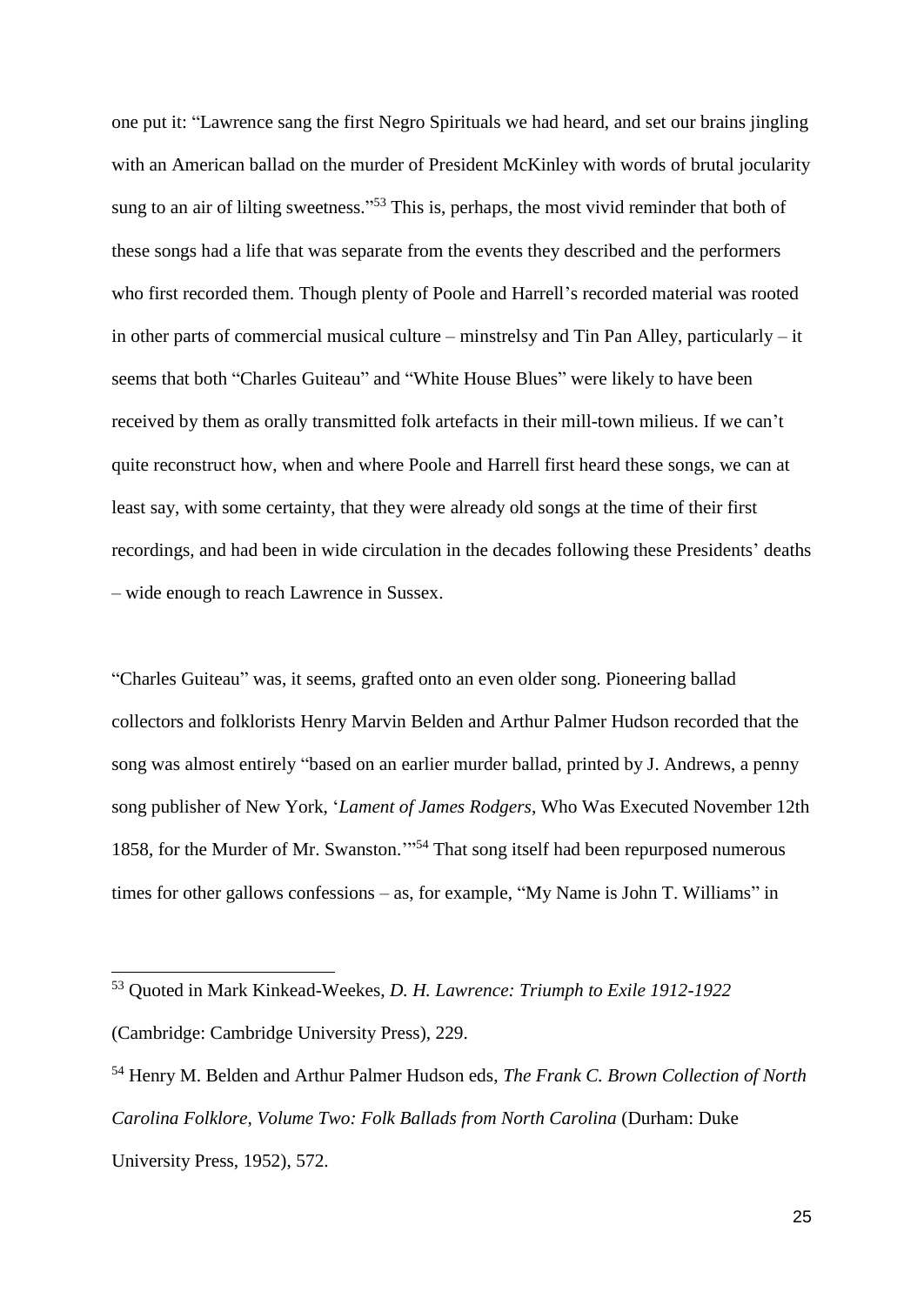1860 (a predecessor listed by Smith, too). <sup>55</sup> The tune seems to have been supplied, with no apparent incongruity, by George F. Root's popular antebellum sentimental ballad "Bright Eyed Little Nell of Narragansett Bay" (1860).<sup>56</sup> Belden and Hudson also posit that a printed broadside of the song was released at the time of Guiteau's execution, though no such text has yet been discovered. One way or another, "Charles Guiteau" travelled. Belden cites versions recorded by song collectors in West Virginia, North Carolina, Mississippi, Illinois, Iowa, and South Dakota, and it seems to have been "well known in the lumbercamps" of the Catskills.<sup>57</sup> Belden felt that, even then, the song was "probably much more widely known than the record […] would indicate."<sup>58</sup> When musician and song-collector Bascom Lamar Lunsford – born in 1882, also of *Anthology* fame – recorded the song for the Library of Congress in 1949, he noted, "I've known this all my life."<sup>59</sup>

In some aspects, "White House Blues" is more difficult to trace. In his 1968 examination of the song's tangled lineage, Neil Rosenberg noted that this was a classic example of a ballad

<sup>55</sup> Norman Cazden, Herbert Haufrecht and Norman Studer eds, *Folk Songs of the Catskills* (Albany: State University of New York, 1982), 407.

<sup>56</sup> Cazden, Haufrecht and Studer, *Catskills*, 407.

<sup>57</sup> Henry M. Belden, "Ballads and Songs Collected by the Missouri Folk-Lore Society", *University of Missouri Studies*, 15:1 (January 1940), 1-520, 412; Cazden, Haufrecht and Studer, *Catskills*, 407.

<sup>58</sup> Belden, Missouri, 412.

-

<sup>59</sup> Bascom Lamar Lunsford, "Charles Guiteau", from Duncan Emrich ed., *Songs and Ballads of American History and of the Assassination of Presidents*, Rounder CD 1509, 1998. Originally released in the *Folk Music of the United States* series by the Archive of American Folk Song at the Library of Congress as Long-Playing Record L29, 1952.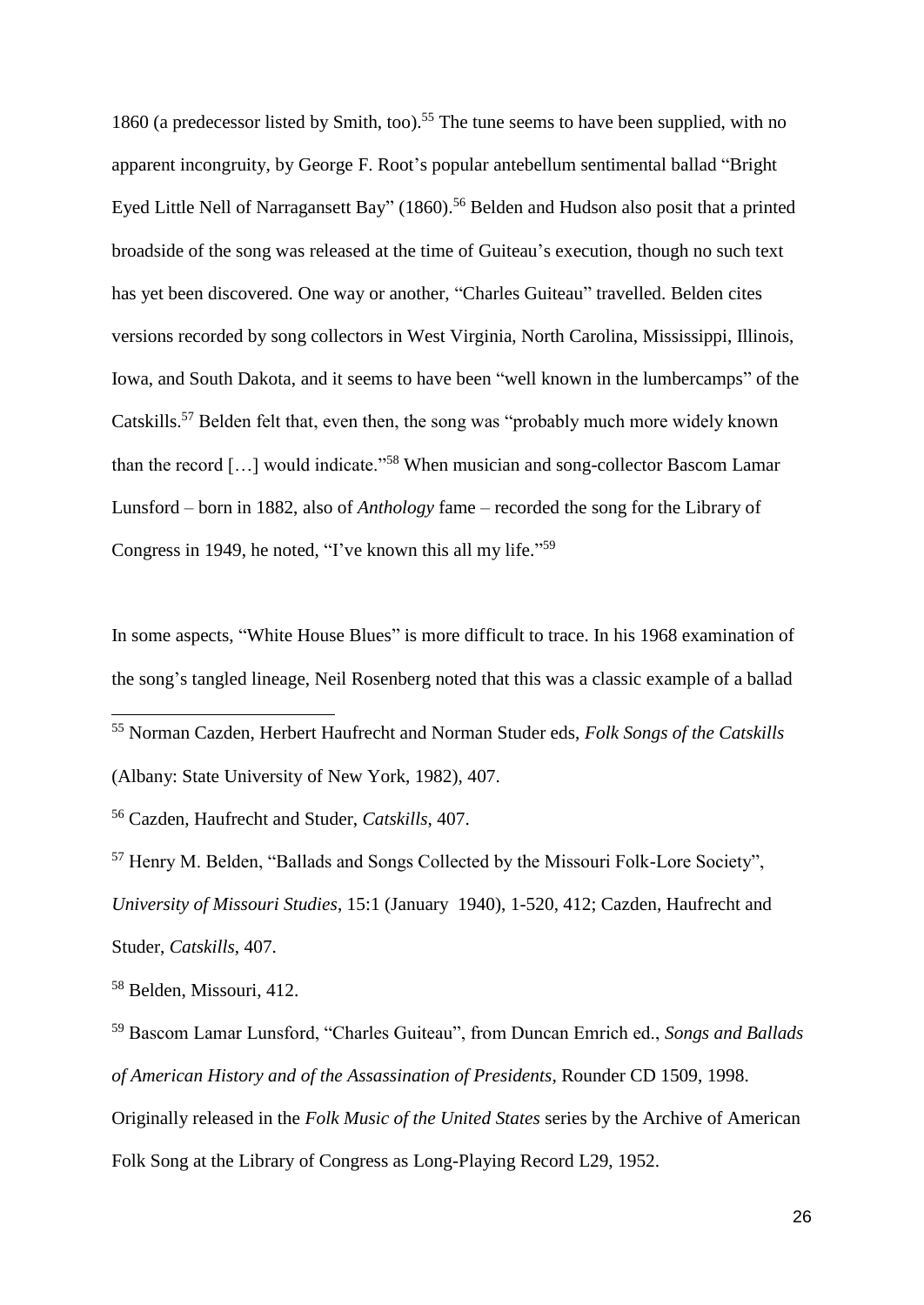that whilst emerging "from folk tradition" was "recorded commercially more often than by folksong collectors." He concluded that there was "only limited evidence for the existence of the song in tradition" – not forgetting, of course, D. H. Lawrence's renditions.<sup>60</sup> Norm and David Cohen have asserted that the song had its genesis in a blues ballad that emerged in the immediate wake of the assassination, "almost certainly by black singers." They have traced a link, too, to the famous early blues murder ballad "Delia", originating in Georgia somewhere around 1900 – at exactly the moment of McKinley's death.<sup>61</sup> Whatever its genesis, it "achieved wide circulation by the 1920s."<sup>62</sup> Lumsford, again, recalled collecting a variant of "White House Blues", titled "Zolgotz", in 1923.<sup>63</sup> Fellow pioneering country star Ernest Stoneman (who recorded his own version) remembered "hearing Poole sing the song" whilst the two travelled together in the early 1920s.<sup>64</sup> After Poole recorded his version, renditions of "White House Blues" multiplied exponentially. At least in one case, the mutations and hybridizations of folk transmission resulted in a compelling musical conflation of these assassinations. In 1920, one version of "Charles Guiteau" collected in North Carolina – gloriously transcribed as "Charles Guitar" – was prefaced with an explanation by the singer:

'Cannonball Blues' Complex", *John Edwards Memorial Foundation Newsletter*, 4:10 (June 1968), 45-58, 46.

<sup>61</sup> Norm Cohen and David Cohen, *Long Steel Rail: The Railroad in American Folksong* (Urbana: University of Illinois Press, 1981), 417-8.

<sup>60</sup> Neil Rosenberg, "Biblio-Discographies: 'The White House Blues'-'McKinley'-

<sup>62</sup> Cohen, *Rail*, 417.

<sup>63</sup> Bascom Lamar Lunsford, "Zolgotz", *Songs and Ballads*.

<sup>64</sup> Rorrer, *Rambling Blues*, 73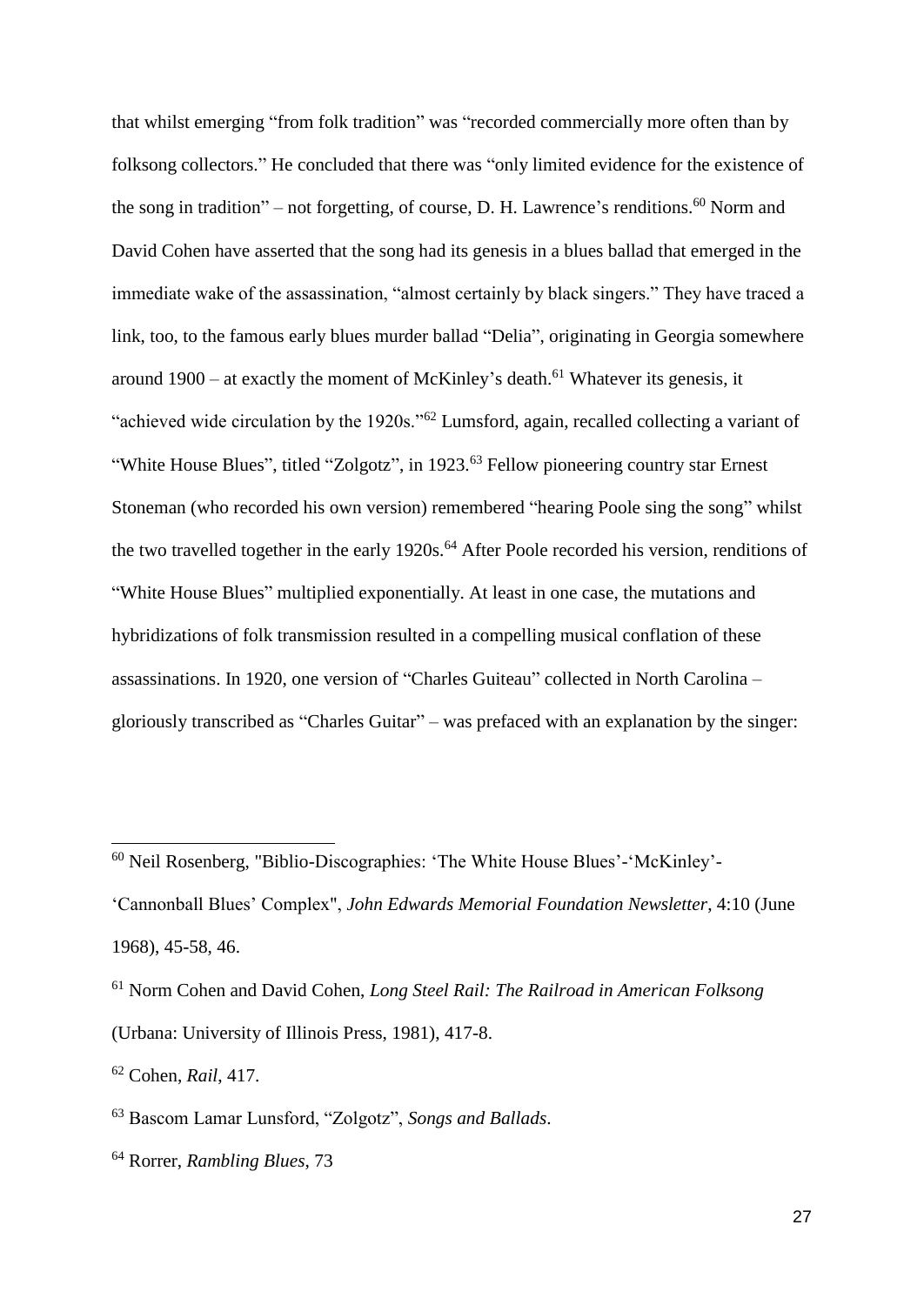"This poem was sung by Charles Guitar after he had been placed upon the scaffold to be hung. Charles Guitar came from a Christian home but had joined the Anarchist [sic]."<sup>65</sup>

In the midst of the *Anthology*'s mixture of songs which are, arguably, more obviously and immediately eccentric, it is easy to miss, cloaked as they are in the respectable patina of historical detail, how strange these recordings are. On a basic level, reading these songs as history is fraught with peril – both are profoundly inaccurate in their narration of the events they purport to describe. But perhaps more significant are the attitudes that they demonstrate to the assassins and assassinations that are their subject. Neither song seems to provide the condemnation that we might expect. Kelly Harrell's first person narration, for example, presents an extraordinarily sympathetic rendering of Charles Guiteau, an effect only heightened by Harrell's style, both sober and emotive; certainly, the Guiteau of song is far less strange than the real thing. He becomes not the crazed assassin of contemporary record, nor the frantic performer of "I am going to the Lordy", but a stoic outcast, close kin to the musical outlaws around him. In this respect, the juxtaposition with "Bandit Cole the Younger" seems telling. Rather than wishing apocalypse on the American people, Harrell's Guiteau expresses stock sentiment for his "aged parents" (both of whom were actually dead) and his loving sister (that the real Guiteau apparently threatened with an  $ax$ ).<sup>66</sup> The chorus, particularly, echoes the apparent respect that is afforded Guiteau in the rest of the song, not least because of the fact that another singer joins Harrell for these lines. The rousing refrain, "My name I'll never deny", therefore becomes an unwavering declaration of identity in the face of imminent death and existential despair.

<sup>65</sup> Belden and Hudson, *Folk Ballads*, 576-7.

<sup>66</sup> Millard, *Destiny*, 63.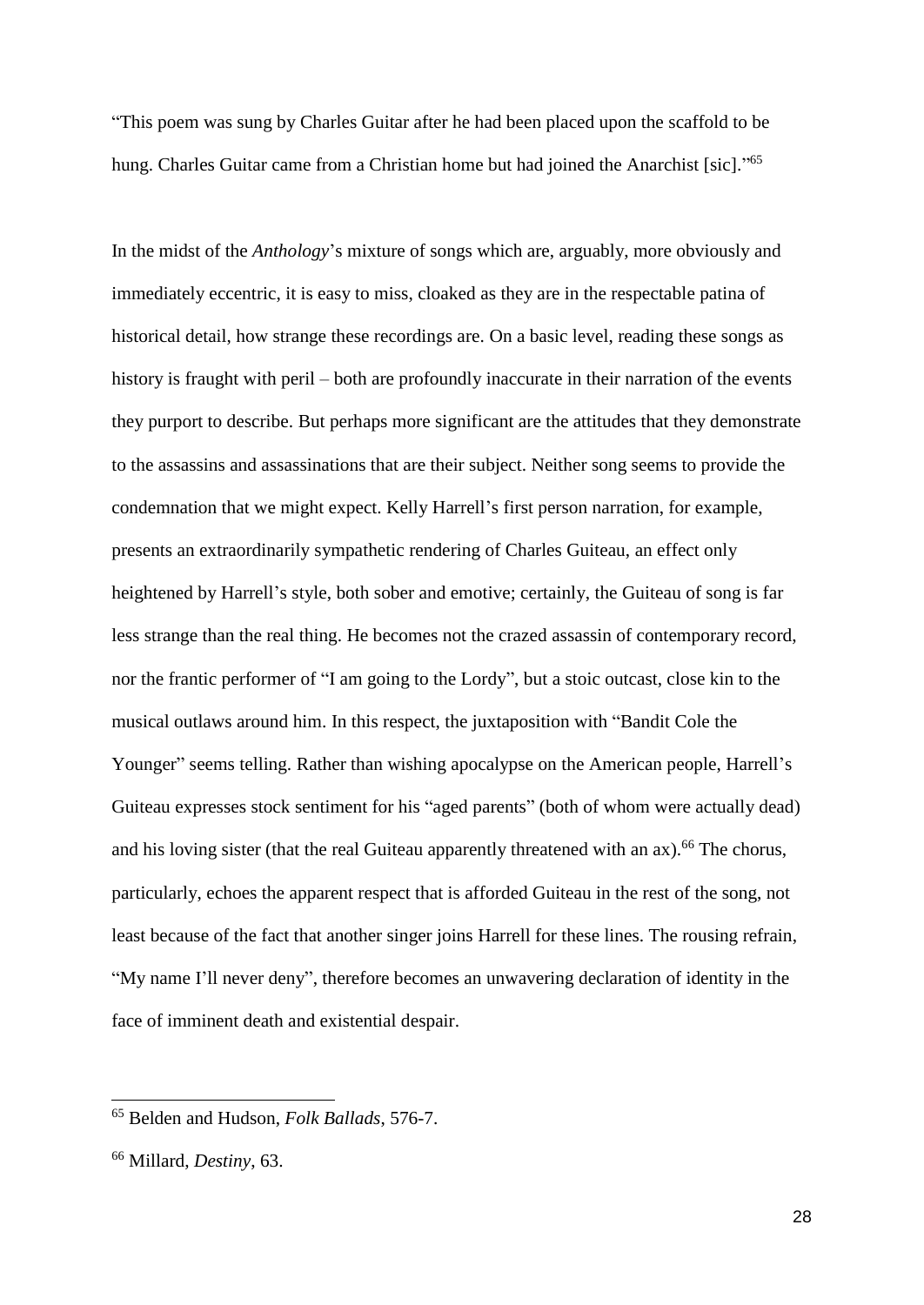If Harrell's incarnation of Guiteau is characterized by profound empathy, Poole's account of McKinley's death is marked by a sublime indifference for the suffering it narrates. Poole is at once world-weary and insouciant; a bleak hilarity pervades the song. The effect is perhaps heightened by what some have taken to be his drunkenness at this recording session – Huber notes, "His rendition of "White House Blues [...] seems particularly marred by intoxication; though usually a commanding vocalist, at a couple of moments during the recording Poole forgets the lyrics and just mumbles along until he recalls them." <sup>67</sup> But such stumbles only add to the gonzo qualities of this particular history lesson. At times Poole is cruel ("McKinley hollered, McKinley squalled"), at times cynical ("Hush up, little children, now don't you fret, You'll draw a pension at your papa's death" – though, in truth, McKinley's daughters were both dead) – but he is always, like Lawrence, brutally jocular. All told, it is a profoundly irreverent retelling of a President's death – the kind of text and performance that is almost unimaginable today.

So how do we account for the attitudes on display in these songs? Should we view them as political statements on the part of Harrell and Poole – a politics rooted in the struggles, personal and organized, of mill work and mill town life? Because of the explicitly political motivations espoused by Leon Czolgosz, equally political interpretations of Poole's "White House Blues" have been suggested. Josh Dunson and Ethel Raim, in their 1973 sheet music edition of the *Anthology*, note in the introduction to the song: "Little love was lost between McKinley and populist-minded Southern farmers and mill hands, whose hero was William Jennings Bryan. Since McKinley beat Bryan at the polls, it's no wonder that this song about

<sup>67</sup> Huber, *Linthead*, 133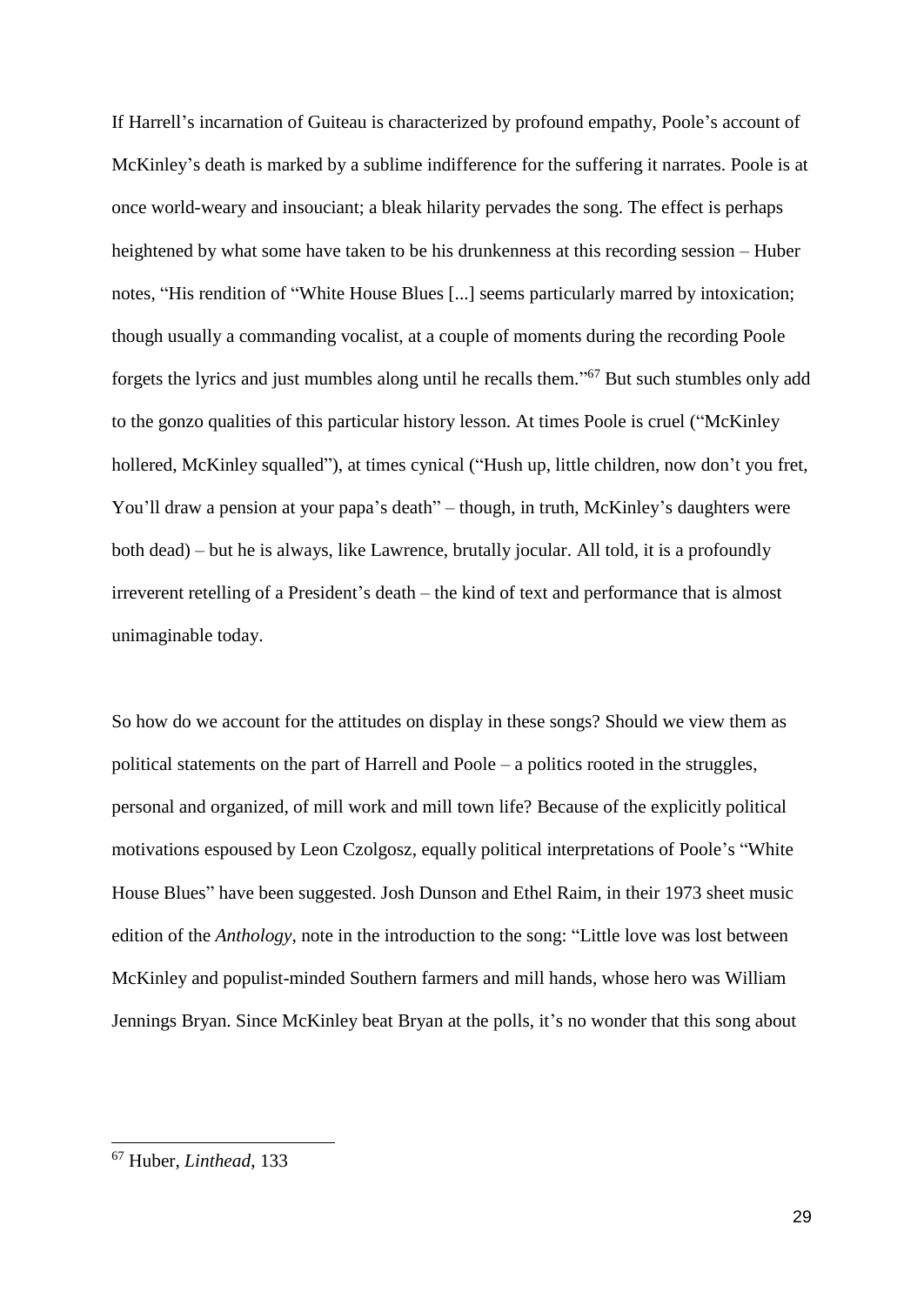McKinley's assassination has a lively tune and a teasing tone."<sup>68</sup> That not everyone mourned McKinley (or condemned Czolgosz), even in 1901, was also suggested by another source close to the heart of events. Whilst in jail in the immediate aftermath of the killing, Emma Goldman was surprised to find support from the prison "matron", some of the guards, and particularly "an admirer" who owned "a saloon round the corner":

One day she brought me the message that he was going to send a grand supper for the coming Sunday. "Who is the man and why should he admire me?" I inquired. "Well, we're all Democrats, and McKinley is a Republican [...] he hates the Republicans worse than the devil" [...] "You don't mean you're glad McKinley was shot?" I exclaimed. "Not glad exactly, but not sorry, neither," she said; "we have to pretend, you know, but we're none of us excited about it" [...] I wondered how many more people in America were pretending the same kind of sympathy with the stricken President.<sup>69</sup>

According to Kinney Rorrer, Poole was not likely to have even pretended much sympathy: In 1923, during one of his wide-ranging rambles, Poole was standing on the train depot when the body of President Harding passed through on the way to Ohio for burial. A bystander noticed that Poole didn't remove his hat when the body passed by, and remarked on it. Poole replied that he didn't 'take his hat off to no damn Republican, whether he was alive or dead.<sup>'70</sup>

Certainly, there is little hat-tipping on display in "White House Blues", and at least some such partisan feeling must make its way into Poole's recording.

<sup>68</sup> Josh Dunson and Ethel Raim, *Anthology of American Folk Music* (New York: Oak Publications, 1973), 56.

<sup>69</sup> Goldman, *Living My Life, Volume 1*, 305-6.

<sup>70</sup> Rorrer, *Rambling Blues*, 73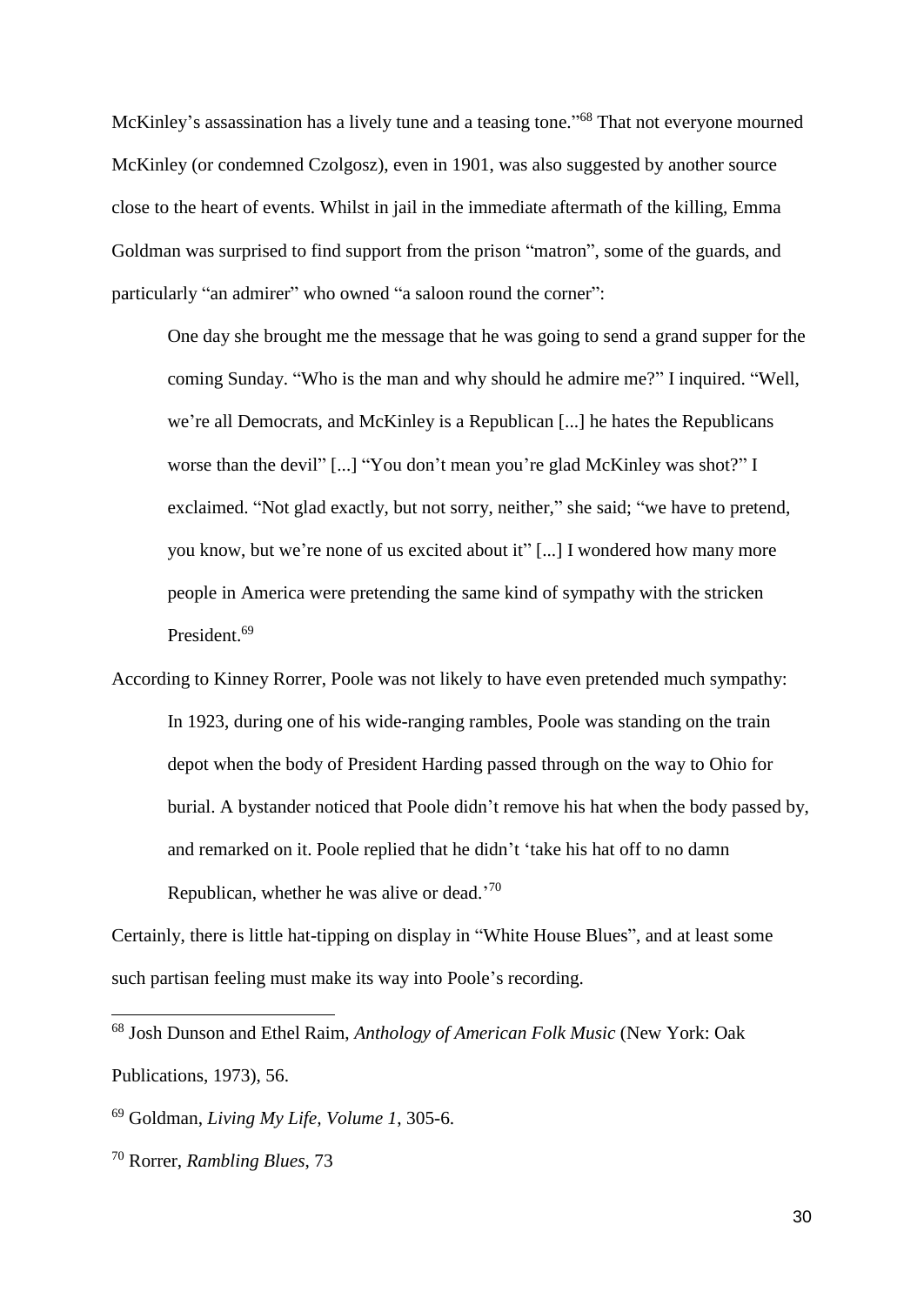But to try and understand the meaning of these performances entirely in the light of party politics feels reductive. After all, D. H. Lawrence's recitals of "White House Blues" confirm that the "brutal jocularity" of the song transcended party lines and national borders – as it still transcends them, a century later. If these songs have a political meaning, it is perhaps – in keeping with the opaque allegiances of much country music – a personal politics that has less to do with strikes and picket lines and more to do with the inequities and injustices of life in America – whether Gilded Age, Jazz Age, 1952 or beyond. In relation to the development of the blues in the early twentieth century, R. A. Lawson has argued that rather than seeing the form as either an accommodation or a voice of resistance, it is more productive to think about this musical style as the "subtle and complex" product of a "counterculture", riven by "dualities" and "necessarily accepting of prevailing Jim Crow social norms" whilst still "hoping to evade or subvert them."<sup>71</sup> It is hardly a stretch to see early country music in a similar light: though very different stakes were involved for hillbilly and blues musicians, both groups were involved in negotiations with oppressive forces and mainstream culture – negotiations that were mediated by music. And perhaps these late, unlamented presidents are a vivid symbol of that negotiation. Though approaching the same goal from different ends, both "Charles Guiteau" and "White House Blues" seem interested in the events they narrate only to the extent that it allows them to explore the fatalism that resides at their heart. We can enjoy the deaths of presidents and even celebrate their assassins – but we are still, inevitably, brought back to our own mortality. Death, at least, produces a radical equality between murdered presidents, manic assassins, mill-town musicians – and the *Anthology* listener.

<sup>71</sup> R. A. Lawson, *Jim Crow's Counterculture: The Blues and Black Southerners, 1890-1945* (Baton Rouge: Louisiana State University Press, 2010), x, 17.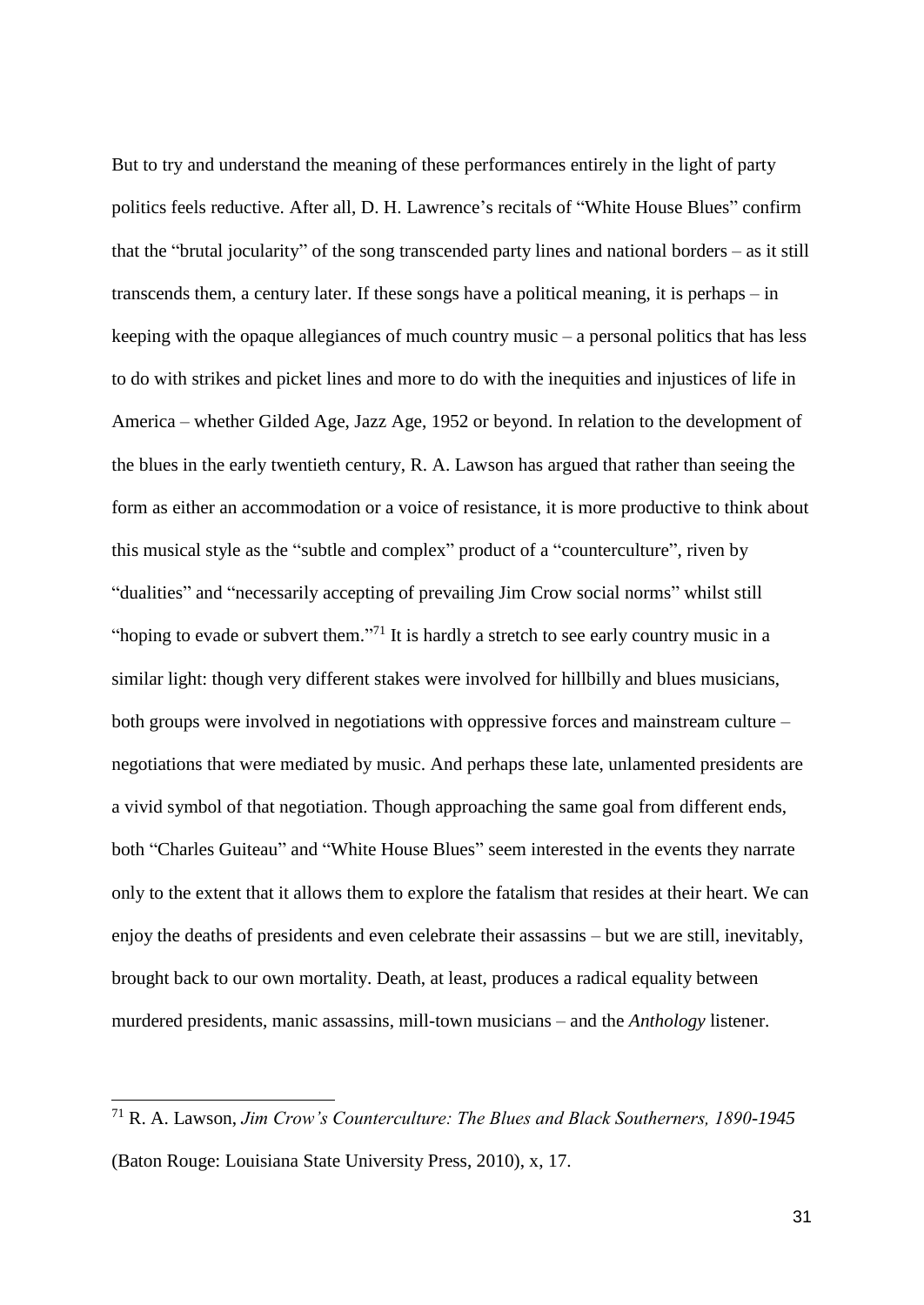## **Containing Multitudes**

And so we are brought back to the question: what might all of this layered history tell us about Smith's editorial method in 1952? As with "White House Blues", it is also possible to read the prominence of these songs as a direct political statement on Smith's part: the only Presidents in Smithville are dead presidents, after all, and anarchy, of one form or another, seems the prevailing mood. Certainly, viewed from any angle, this is a subaltern history of Gilded Age America performed, mostly, by those marginalized by the economic inequities of that period – a history by the people, for the people. In some senses, then, these might be taken as the most directly political moments on the whole of the Anthology, linking Smith and the *Anthology* back to earlier countercultural moments, and such Beat-favored forebears as Emma Goldman.

Yet again, its reading of American history seems to transcend such explicit political concerns. Some illumination can be found by way of a counterpoint – to *Songs and Ballads of American History and of the Assassinations of Presidents*, another anthology released in 1952, by the Archive of American Folk Song at the Library of Congress. Made up of field recordings in the Archive's collection, its goal was explicitly preservationist. Duncan Emrich, chief archivist and editor, hoped that the first half of the disc, dedicated to the Civil War, would stimulate the collection of songs "from the immediate descendants of veterans […] in order that the traditional, or folk, documentation of that period in our history may be the more complete."<sup>72</sup> The second half of the collection is entirely made-up of assassination songs performed by Bascom Lamar Lunsford during a recording session held at the Library of Congress in 1949. They are a fragment of the more than 350 songs that he committed to the archive that week, collected from friends and neighbors in North Carolina over the preceding

<sup>72</sup> Duncan Emrich, liner notes, *Songs and Ballads.*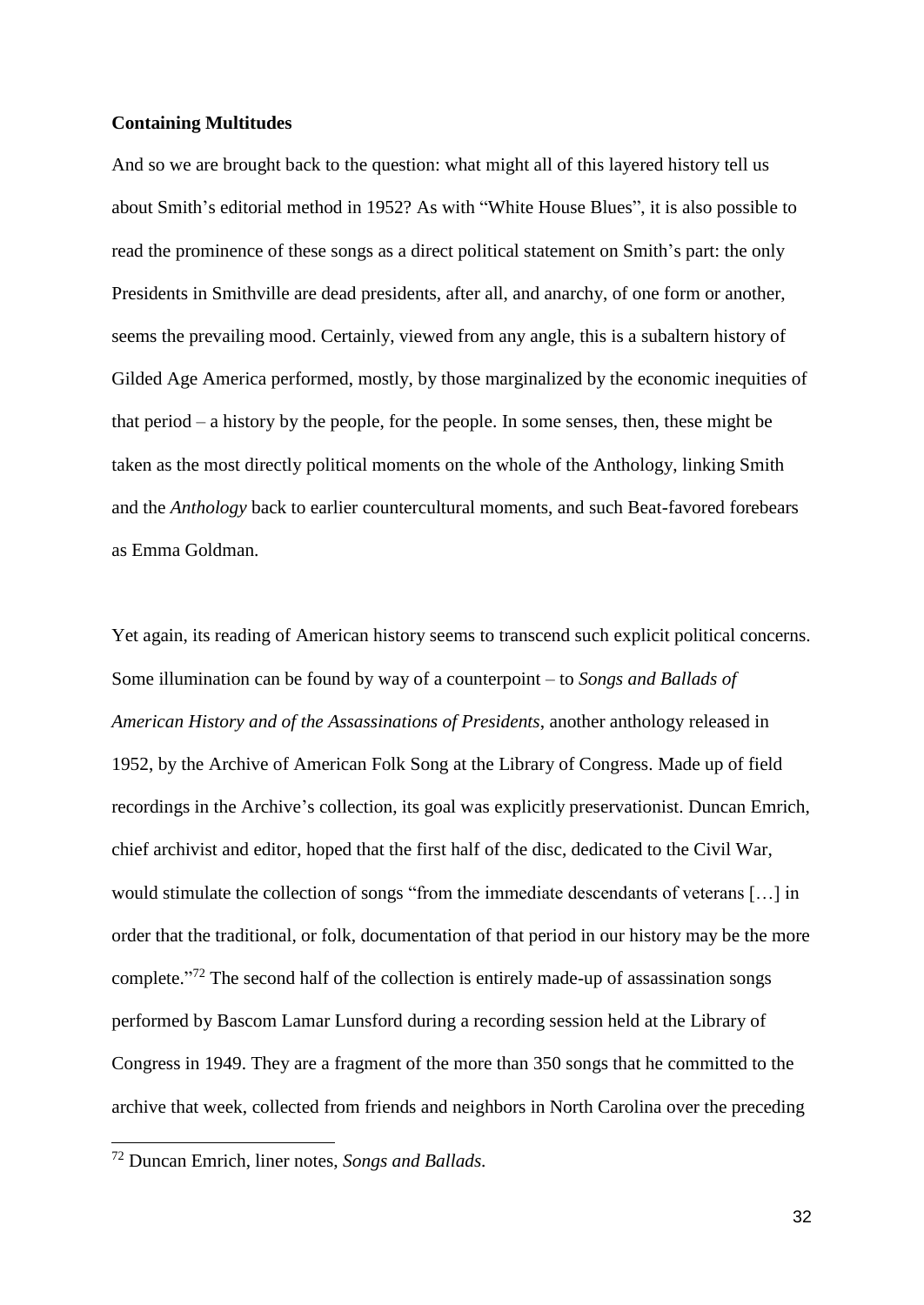decades. Alongside "Charles Guiteau" and "Zolgotz" – his variant of "White House Blues" – Lunsford also performed the half-sung, half-spoken, story-song "Mr. Garfield", later popularized by Johnny Cash, and two versions of "Booth Killed Lincoln."

Passing over the fascinating conjunctions on display here – that Lunsford should appear in this collection in the same year that he was given a starring role in the *Anthology*, that assassination songs should be showcased in both anthologies – it can at least be asserted that the comparison these collections offer helps to highlight much of what is compelling about Smith's method. On one level, it can be quickly noted that Emrich is interested in this grouping of assassination songs precisely as a collection. Emrich marveled at the "rarity of the group", noting that Lunsford's store of assassination songs was "most unusual": "To the best of our knowledge at this time of writing, only one of them – 'Charles Guiteau' – has appeared in various scholarly folksong anthologies, while a variant of 'Zolgotz' has been collected only once."<sup>73</sup> To Emrich, they are rare; to Poole and Harrell (and Lunsford), these songs were part and parcel of Piedmont musical life. Here, the schism between Emrich's use of field-recordings and Smith's use of commercial recordings – and the gaps that Rosenberg identified in the "folk tradition" – makes itself felt. In the Library of Congress collection, these "history" songs are hermetically sealed off from the wider contexts from which they emerged. In such an airtight setting, they become fossilized artefacts, not living parts of an ongoing story in which historical events become grist to the musical folklore mill and find new meaning in everyday life.

Ultimately, the greatest difference between these two collections comes down to narrative. Emrich's collection tells a story only about the assassination songs it gathers together. The

<sup>73</sup> Duncan Emrich, liner notes, *Songs and Ballads*.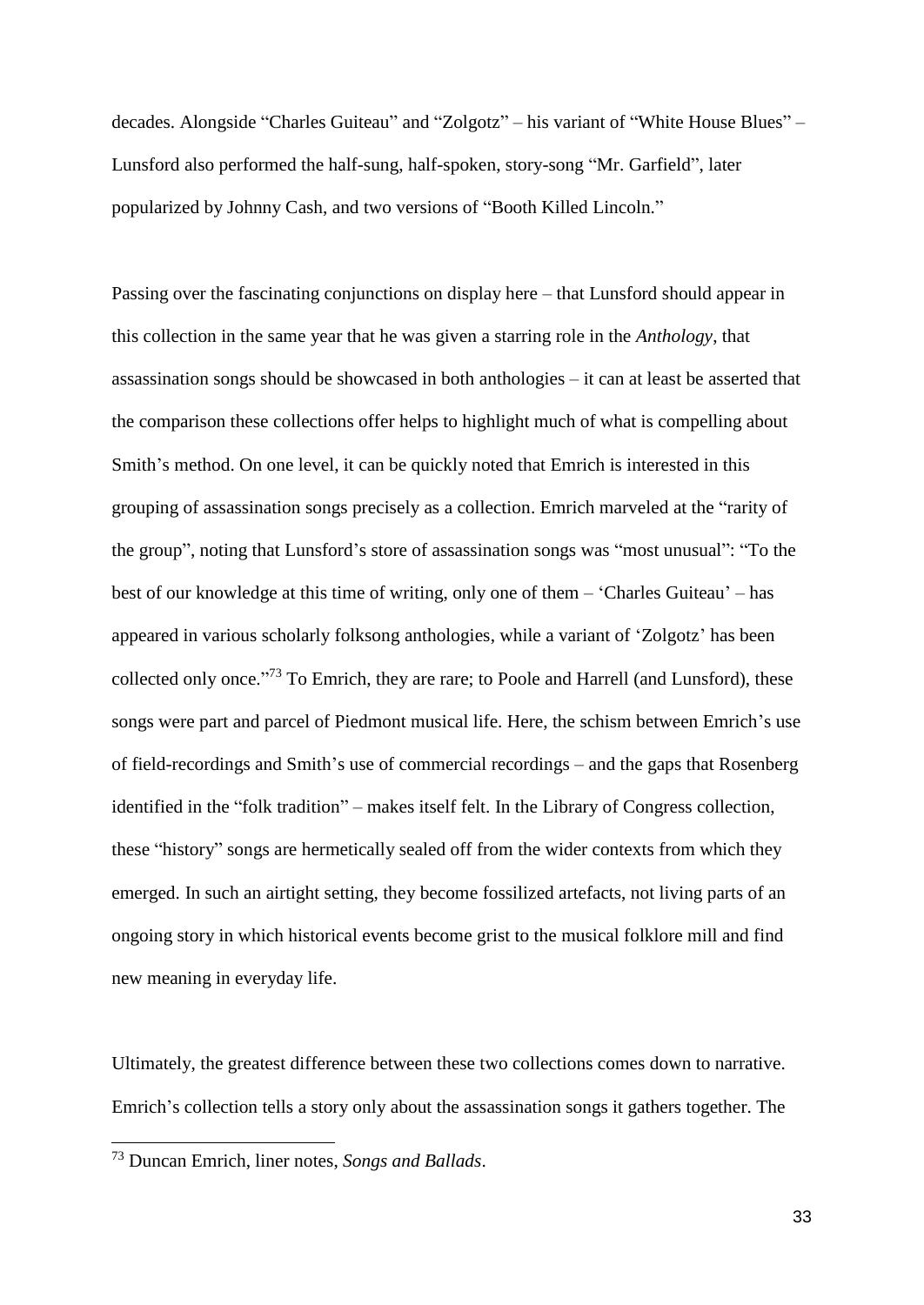*Anthology*, however, allows those same songs to play their part in a much broader narrative of life in Gilded Age America – and beyond. Even if Emrich's liner notes tell us far more about the explicit context of these songs in their original moment, it is Smith, ultimately, who telegraphs far more about their ultimate meanings through their juxtaposition with the songs – and the histories – that surround them. Just as he integrates black and white performers, so Smith integrates macro- and micro-history. We might think of Smith's use of history here as modernist – a Faulknerian sense of the ever-presentness of the past – or as a proto-postmodern attack on the metanarrative of history itself – and at moments, at other points in the *Anthology*, those models might well serve. But here, on disc two, we might also look further backwards – appropriately – to an earlier, more romantic, forbear. In spirit, the account of American history that Smith presents to us is perhaps closest kin to the panoramic vision of American life that Walt Whitman conjured a century earlier in *Song of Myself*:

The opium eater reclines with rigid head and just-opened lips,

The prostitute draggles her shawl, her bonnet bobs on her tipsy and pimpled neck,

The crowd laugh at her blackguard oaths, the men jeer and wink to each other,

(Miserable! I do not laugh at your oaths nor jeer you,)

The President holds a cabinet council, he is surrounded by the great secretaries,

On the piazza walk five friendly matrons with twined arms;

The crew of the fish-smack pack repeated layers of halibut in the hold,

The Missourian crosses the plains toting his wares and his cattle<sup>74</sup> Here, too, Presidents rub shoulders with outcasts, outlaws, and agricultural workers of various stripes; as in the *Anthology*, the contained multitudes sing to us, and it is a song of ourselves and America. Whichever way we hear them, whichever context we read them in, the presence of "White House Blues" and "Charles Guiteau" in the *Anthology*, and in this

<sup>74</sup> [Walt Whitman], *Leaves of Grass* (Brooklyn: published for the author, 1855), 22-23